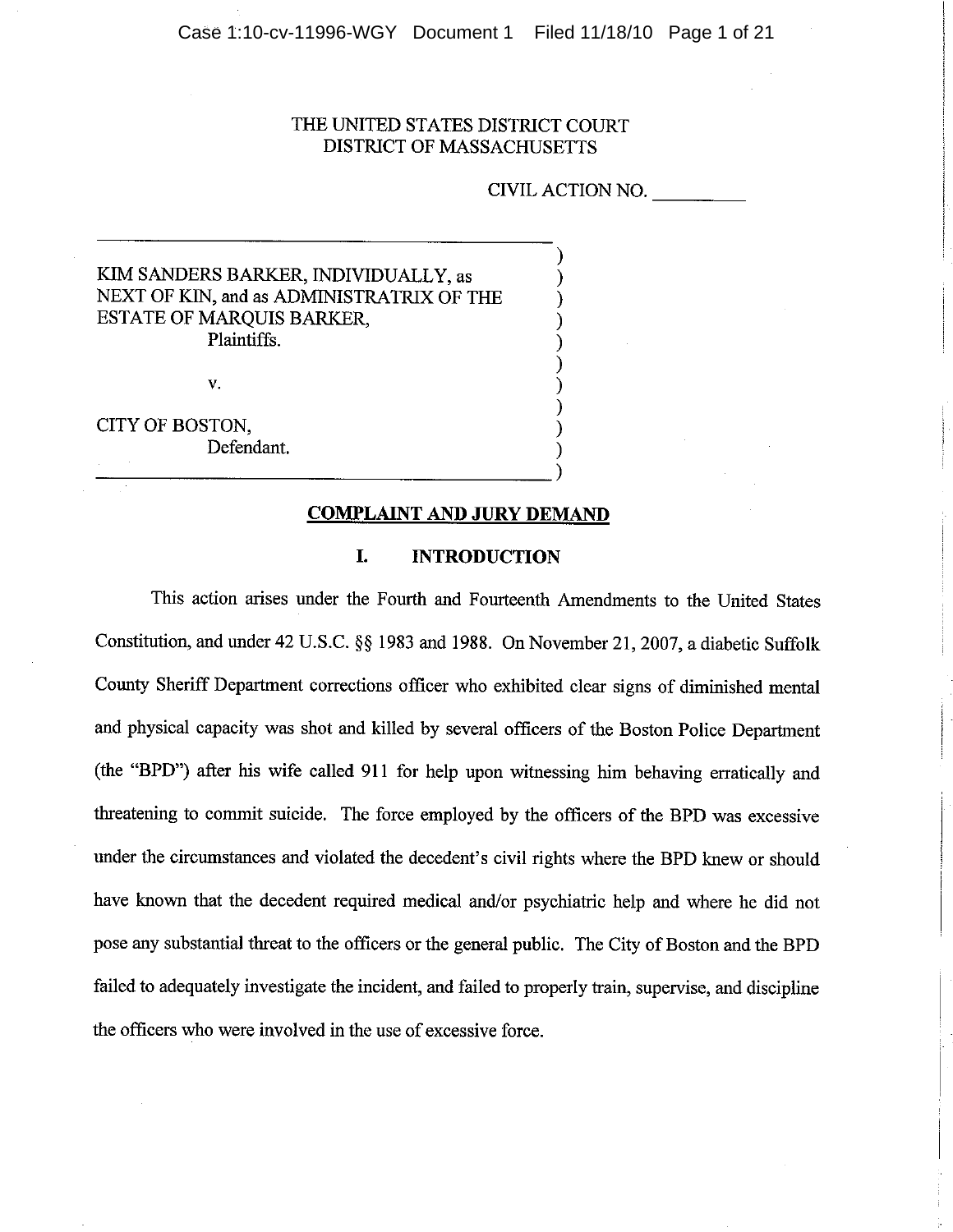#### II. **JURISDICTION AND VENUE**

 $\overline{1}$ . This court has jurisdiction over this action pursuant to 28 U.S.C. § 1331 because the case involves claims arising under 42 U.S.C. §§ 1983 and 1988. The court also has supplemental jurisdiction over the other claims pursuant to 28 U.S.C. § 1367.

 $\overline{2}$ . Venue in this action lies in this jurisdiction pursuant to  $28$  U.S.C.  $\S$  1391 because the acts described herein were committed in Massachusetts and the parties are located in Massachusetts.

#### III. **PARTIES**

 $3.$ The Plaintiff, Kim Sanders Barker, is a natural person with a residential address at 238 Fuller Street, Dorchester, MA 02124. The Plaintiff is the wife of the decedent Marquis Barker ("Barker") and the duly appointed Administratrix of his estate. Please See Suffolk County Probate and Family Court Decree of Appointment of Administratrix for Docket No. 08-P-0289-AD1, attached as Exhibit 1.

The Defendant, City of Boston (the "City") is a body politic and corporate entity. 4. existing under the laws of the Commonwealth of Massachusetts and located in Suffolk County, Massachusetts with a principal address at One City Hall Square, Boston City Hall, Boston, MA 02201. The City operates the BPD. At all relevant times, the BPD employed Jeffrey McLean ("Officer McLean"), Henry Doherty ("Officer Doherty"), Daniel Donahue ("Officer Donahue"), Garvin McHale ("Officer McHale"), Claire Duffy ("Officer Duffy"), Michael Paradis ("Officer Paradis"), Douglas McGrath ("Officer McGrath"), Martin Harrison ("Officer Harrison"), and Sergeant Detective Joseph MacDonald ("Sgt. MacDonald"). At all relevant times each of them where acting within the scope of their employment and under color of state law.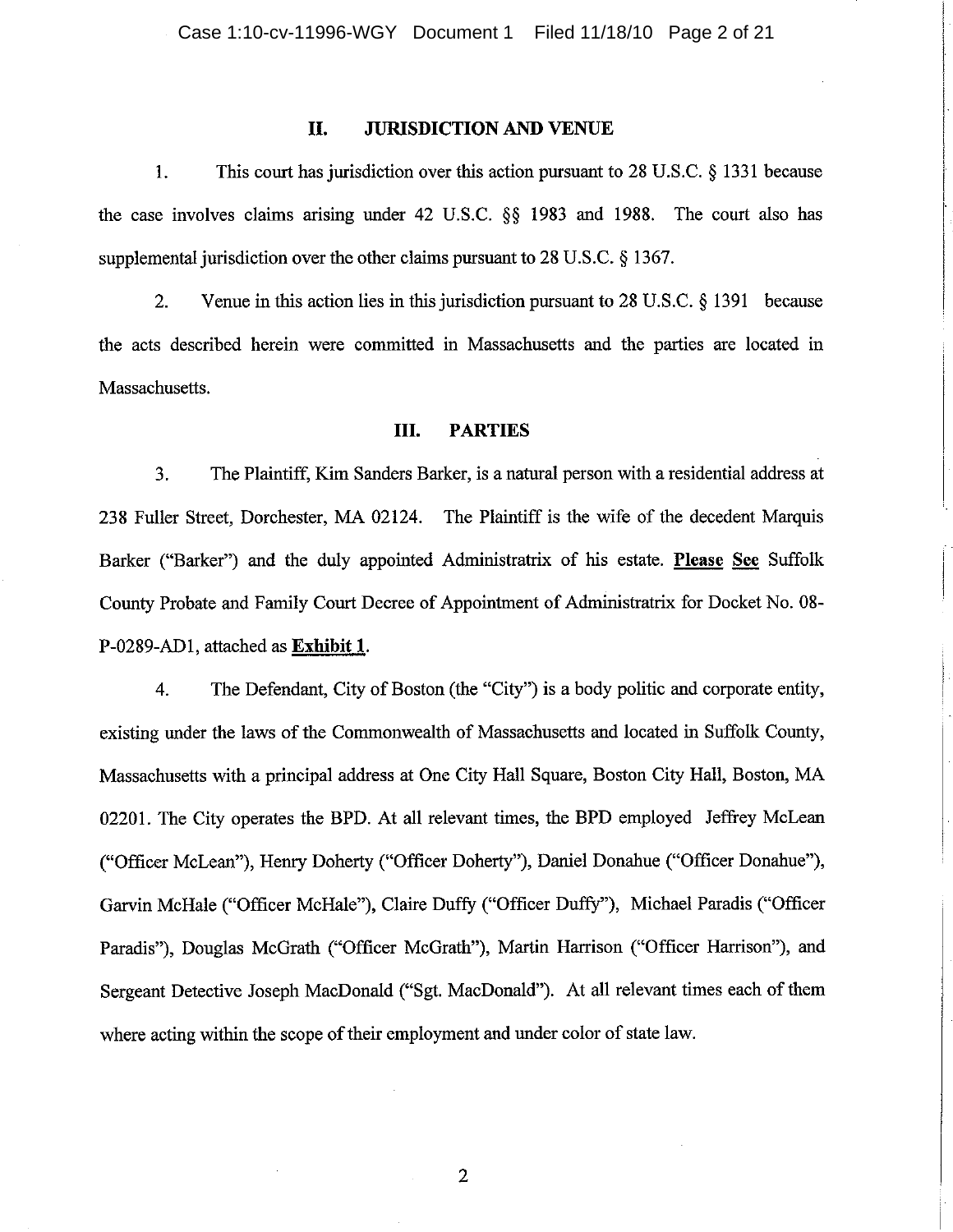#### IV. **FACTS COMMON TO ALL COUNTS**

5. At the time of his death, Barker was a 38 year old African American male. At all relevant times, Barker suffered from Type II Diabetes and was employed by the Suffolk County Sheriff's Department as a correctional officer. During his 18 years of service as a correctional officer, Barker had an exemplary record and was known by his co-workers to be both professional and courteous.

6. On November 21, 2007 at approximately 5:15 pm, Barker's wife, Kim Sanders Barker ("Mrs. Barker"), arrived from work to the couples' home at 238 Fuller Street in Dorchester, MA. A short time later, Barker also arrived home. Upon Barker's entry to the home, Mrs. Barker noticed a strange order on his breath and that he was behaving erratically. When Mrs. Baker attempted to question Barker about his condition, he became agitated and grabbed her by the arm. Barker then starting foaming at the mouth and his face began twitching. Barker then began talking to himself and openly expressed a desire to commit suicide. Shortly thereafter, Barker obtained a black non-lethal pellet gun from the home and staggered outside on to Fuller Street.

7. While on Fuller Street, Barker continued to behave erratically by walking in a circle in the middle of the street in an unsteady fashion and pointing the pellet gun at his head. At the same time, he continued to talk to himself and express his desire to shoot himself.

8. Concerned about her husband's well being, Mrs. Barker dialed 911 for help. The call was answered by the Massachusetts State Police dispatcher who then forwarded the call to BPD Operational dispatch. Mrs. Barker explained to the BPD dispatcher that her husband was a diabetic, was suffering a mental breakdown, and had grabbed her arm. Mrs. Barker also informed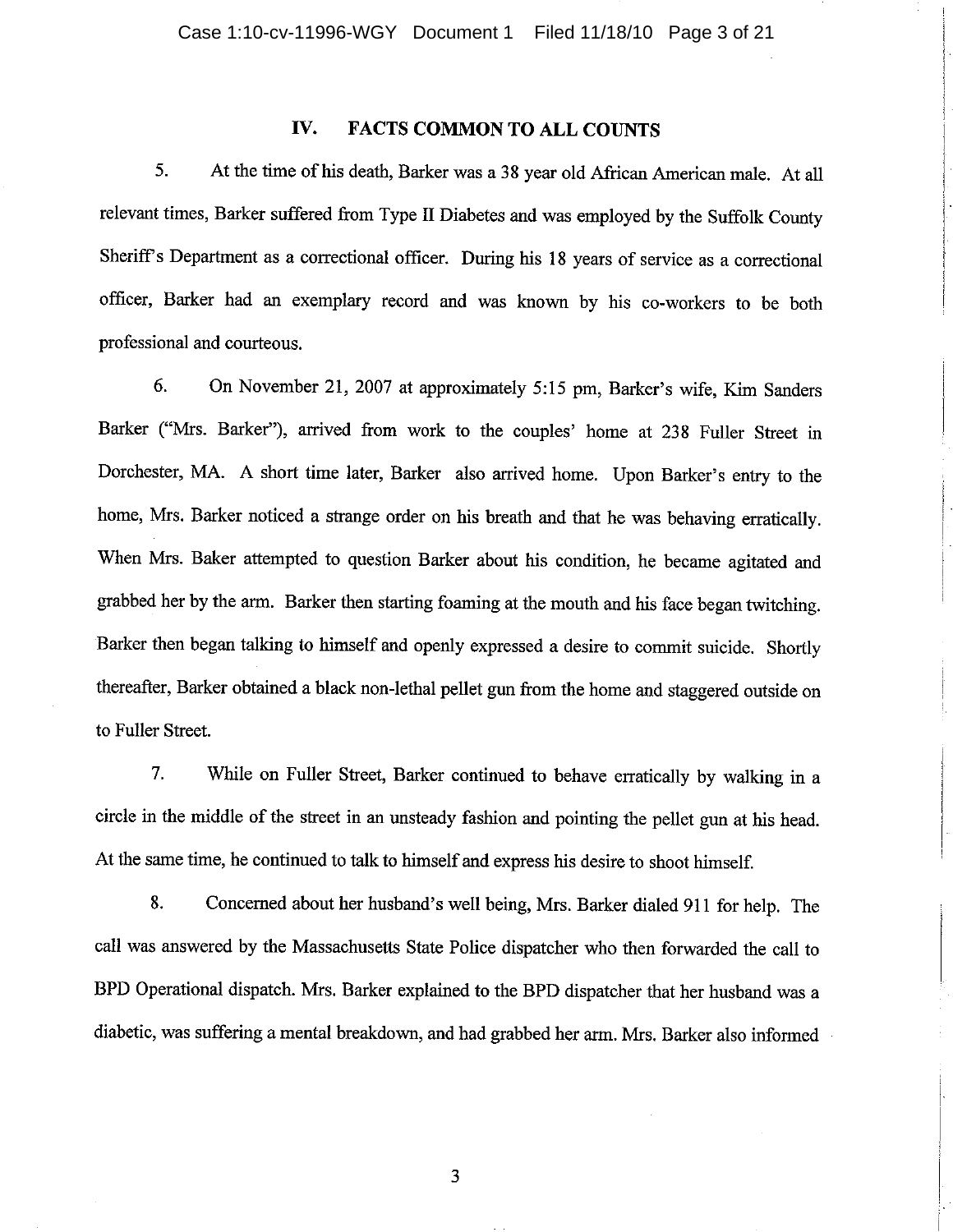#### Case 1:10-cv-11996-WGY Document 1 Filed 11/18/10 Page 4 of 21

the BPD dispatcher that her husband was a Suffolk County Sheriff's Department employee and was out on Fuller Street with a pellet gun.

9. During the telephone conversation with the BPD dispatcher, Mrs. Barker sought assurances from the dispatcher that her husband would not be shot by responding officers. In response, the BPD dispatcher assured her that the officers responding to call would be told that her husband "was not mentally right, [and] that he's having a breakdown."

10. After speaking with Barker's wife, the BPD dispatcher put a radio call into Charlie 103 which was the call alert assigned to Officer McLean and Officer Doherty. The call was received by Officer McLean. During the radio call, the BPD dispatcher asked Officer McLean to "check an unknown" coming from the State Police for "238 Fuller." The BPD dispatcher further informed Officer McLean that: (1) "[a]pparently it's gonna be a psych [and that]" and that "the subject" is "having a breakdown"; (2) the person in question "works for the Sheriff's Department"; and (3) the person "[is] out in the street with a pellet gun right now." Officer McLean acknowledged receipt of the transmission. However, upon information and belief, Officer McLean did not provide all of these details to his partner, Officer Doherty.

11. The BPD dispatcher then put out a radio call for more units to "slide in there with [Officers McLean and Doherty]." The call was heard by Officer Donahue and Officer McHale who responded over the radio that they would head over to 238 Fuller Street. At all relevant times, Officer Donahue and Officer McHale were assigned to a marked police cruiser bearing BPD No. 5130 ("Cruiser 5130"). Sgt. MacDonald, the night detective supervisor, also heard the call while seated his desk in the Area B3 station.

12. At all relevant times, Sgt. MacDonald was aware that the suspect could be armed with a pellet gun and that Officer McLean and Officer Doherty would be responding to a

 $\overline{4}$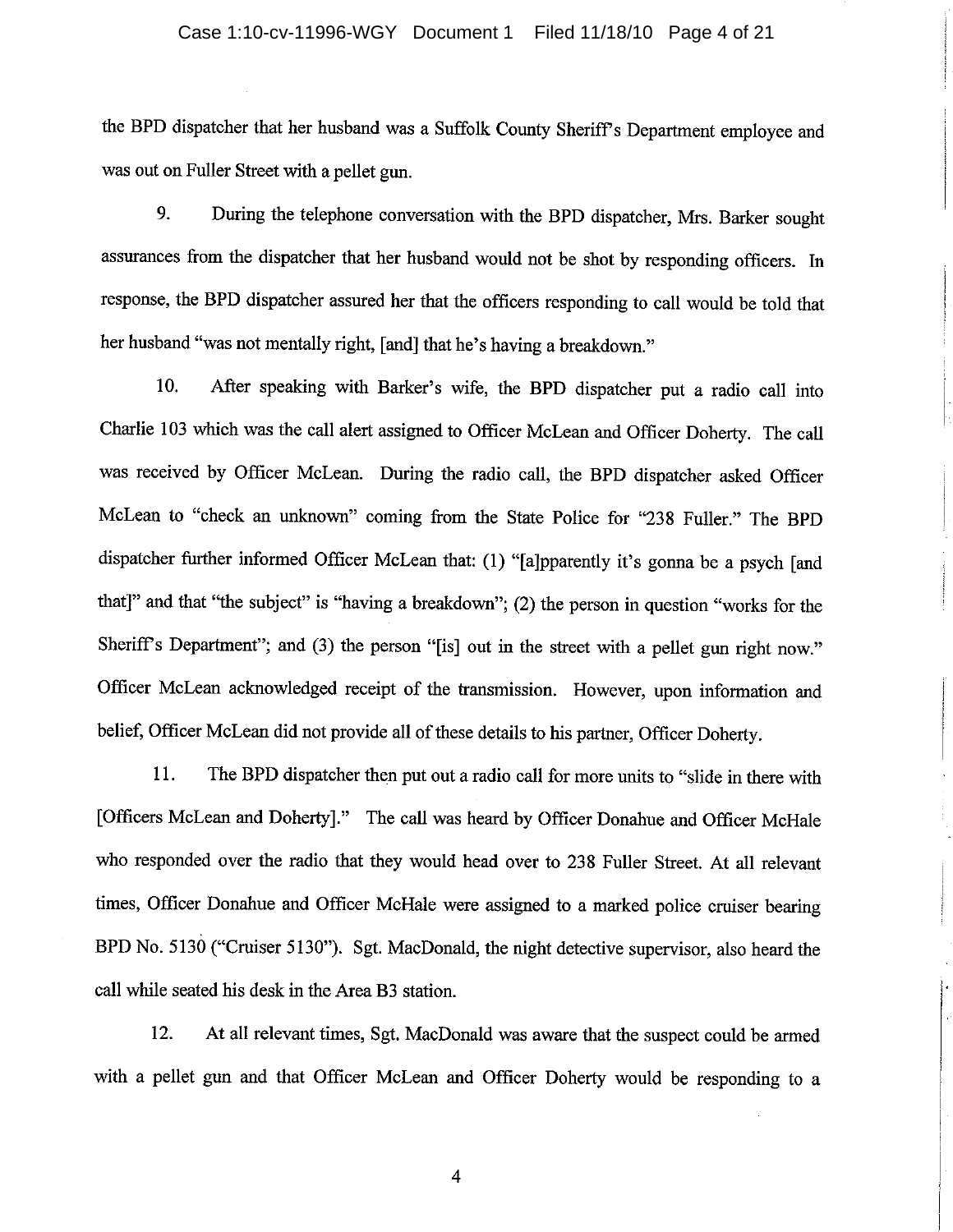### Case 1:10-cv-11996-WGY Document 1 Filed 11/18/10 Page 5 of 21

"psych" and/or "domestic" situation involving an employee of the Suffolk County Sheriff's Department. However, at no time did Sgt. MacDonald attempt communicate to Officer McLean. Officer Doherty, or any other officers responding to the radio call that they should exercise any restraint. Sgt. MacDonald also failed to contact BPD dispatch to request the assistance of a medical or psychiatric professional. Upon information and belief, nor did Sgt. MacDonald attempt to contact the Suffolk County Sheriff's Department to obtain information about one of their employees.

 $13.$ During the above period, the BPD dispatcher received calls from members of the public reporting that there was a "BIG", "DERANGED", "BLACK MAN" on Fuller Street with a gun walking around "YELLING".

 $14.$ A short time later, Officer Donahue and Officer McHale arrived near Barker's location on Fuller Street in their cruiser. Officer Donahue and Officer McHale observed Barker in the middle of Fuller Street behaving erratically by walking in a circle and talking to himself. The officers also observed that Barker did not appear to be steady on his feet and was pointing the pellet gun at his head.

15. Although Barker's diminished mental and physical capacity was open and obvious, at no time did Officer Donahue or Officer McHale contact BPD dispatch to request medical or psychiatric assistance for Barker or request a crisis negotiator. Instead, the two officers exited their cruiser with their weapons drawn. In doing so, Officer Donahue and Officer McHale left the keys to their cruiser in the ignition with the engine running and doors open. Other BPD units also arrived at the scene, including Officer Duffy, a BPD rookie with only six months of experience. While at the scene, Officer Duffy witnessed Barker point the pellet gun at his head and express his desire to shoot himself.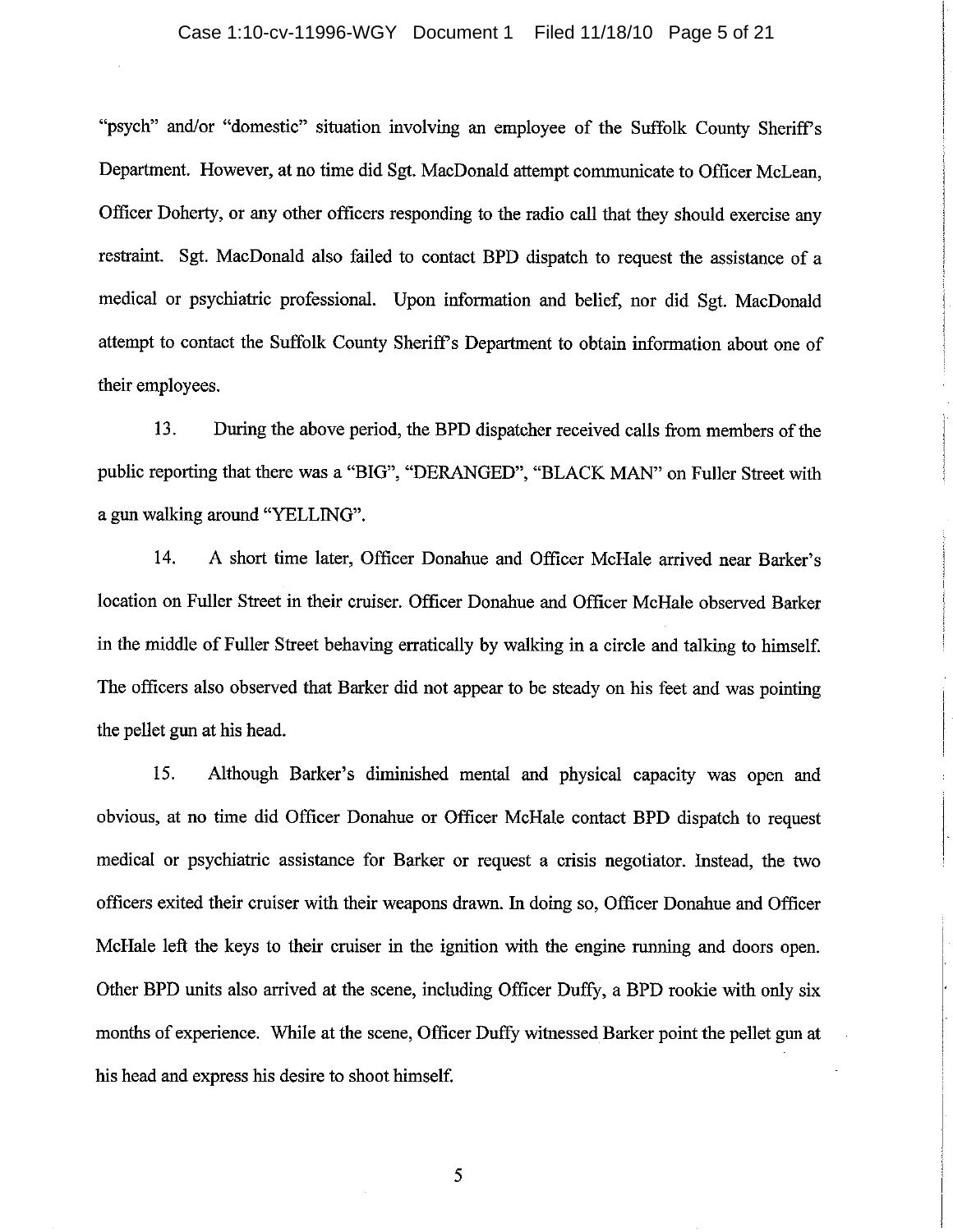### Case 1:10-cv-11996-WGY Document 1 Filed 11/18/10 Page 6 of 21

16. Meanwhile, back at the Area B3 station, Officer McLean and Officer Doherty were in the process of walking to their own cruiser to head over to Fuller Street to respond to the first call made by BPD dispatch when they heard a BPD unit at the scene "yelling over the radio that a suspect has got a gun." This radio call was also heard by Sgt. MacDonald. In response, Sgt. MacDonald left his desk at the Area B3 station and headed to the site in an unmarked BPD vehicle.

17. Back at Fuller Street, Officer Donahue and Officer McHale who were now outside Cruiser 5130 with their weapons drawn shouted verbal commands to Barker to drop the gun. At no time did Barker ever point the pellet gun at the officers; rather, Barker pointed the pellet gun at his head and expressed his desire to shoot himself. During this period, Mrs. Barker also arrived at the scene and pleaded with the officers not to shoot her husband.

18. Barker approached Cruiser 5130 with the pellet gun still pointed at his head. He then entered the vehicle and drove away. Officer Donahue and Officer McHale notified dispatch of the situation. A short time later, Officer McLean and Officer Doherty, and Sgt MacDonald heard an update over the radio that the suspect had "stolen" Cruiser 5130 and was headed in the direction of Morton Street.

19. Upon Hearing that the suspect had "stolen" Cruiser 5130 and was headed towards Morton Street, Officer McLean and Officer Doherty and Sgt. MacDonald pointed their BPD vehicles in that direction. While on route to Morton Street to look for the suspect in Cruiser 5130, Officer McLean and Officer Doherty were unable contact the other officers to request additional details about the circumstances of the theft of the cruiser and the suspect because the radio in their cruiser was unable to transmit to BPD channel 3.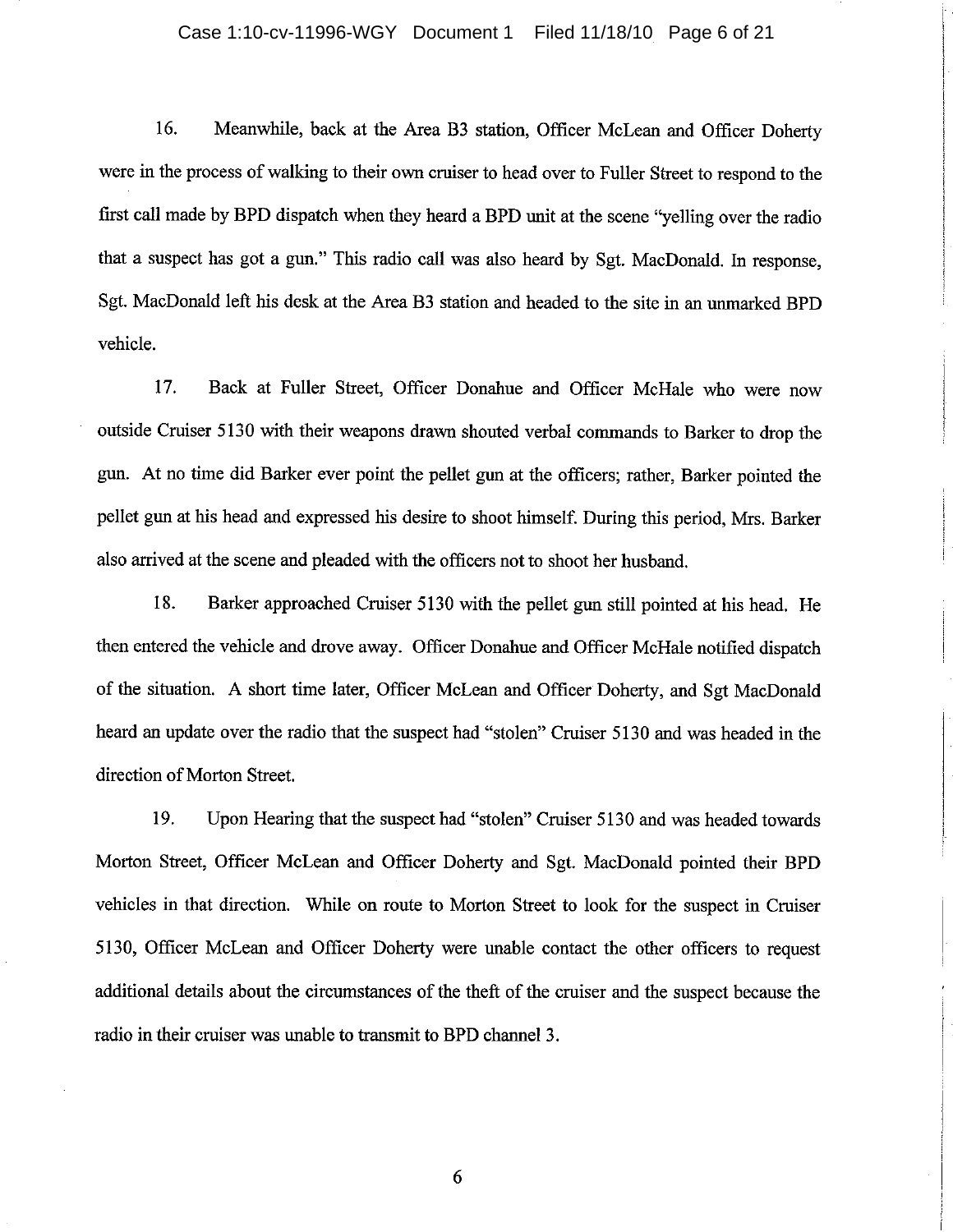## Case 1:10-cv-11996-WGY Document 1 Filed 11/18/10 Page 7 of 21

20. A short time later, Officer McLean and Officer Doherty observed Cruiser 5130 at the intersection of Fuller and Morton Streets in a stopped position with Barker at the wheel. As Officer McLean and Officer Doherty positioned their police cruiser closer to Cruiser 5130, the vehicle slowly pulled away taking a turn on to Morton Street in the direction of Norfolk Street intersection. Officer McLean and Officer Doherty then made a u-turn in their own cruiser onto Morton Street and activated the siren and blue strobe lights.

21. A short time later, four other BPD vehicles joined in the pursuit of Cruiser 5130. The first vehicle to join in the pursuit was a marked cruiser operated by Officer Harrison who had heard the radio transmissions. The second vehicle to join in the pursuit was another marked cruiser operated by Officer Duffy who had witnessed the scene at Fuller Street when Barker pointed the pellet gun at his head. The third vehicle to join in the pursuit of Cruiser 5130 was an unmarked police vehicle operated by Sgt. MacDonald who had been monitoring the all the radio transmissions. The fourth vehicle to join the pursuit was an unmarked vehicle operated by Officer Paradis and Officer McGrath who had also heard the radio transmissions.

22. All five BPD vehicles continued their pursuant of Cruiser 5130 to the Norfolk Street intersection. The roadway in that location was wet and slippery. While attempting to make a left turn, Cruiser 5130 spun out and hit the entry gate to the parking lot of the Walgreens store located at 825 Morton Street in Dorchester, MA. Cruiser 5130 then came to rest at an angle with the rear side of the vehicle pressed up against the gate.

23. Officer McLean and Officer Doherty then placed their own cruiser nose to nose with Cruiser 5130 making escape from the parking lot impossible. Subsequently, Officer McLean and Officer Doherty exited their vehicle with their weapons drawn. At all relevant

 $\overline{7}$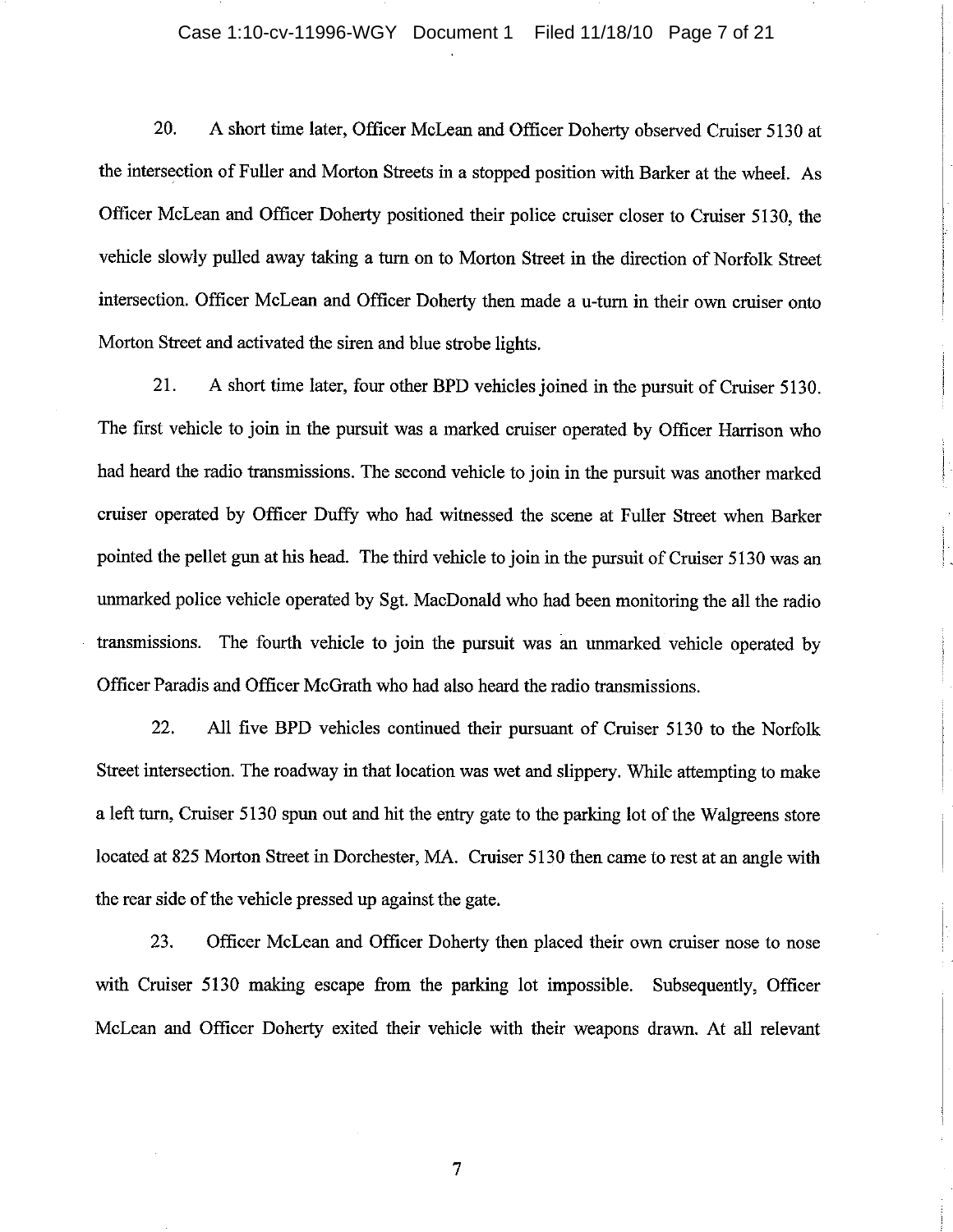## Case 1:10-cv-11996-WGY Document 1 Filed 11/18/10 Page 8 of 21

times, Barker was sitting in Cruiser 5130 with both hands on the steering wheel in plain view and with the windows rolled up.

24. Before exiting their police cruiser to confront Barker, Officer McLean and Officer Doherty failed to turn off the loud police siren and bright blue strobe lights. Both officers then began shouting commands at Barker. However, because the windows of Cruiser 5130 were rolled up, Officer McLean and Officer Doherty knew or should have known that Barker would not be able to hear any of their verbal commands over the roar of the police siren.

25. While Officer McLean and Officer Doherty were in the process of approaching Cruiser 5130, the BPD vehicles operated by Officer Harrison, Officer Duffy, Officer McGrath and Officer Paradis, and Sgt. MacDonald also arrived at the Walgreens Parking lot with their sirens blaring and blue lights flashing. At all relevant times, Officer Harrison, Officer Duffy, Officer McGrath and Officer Paradis, knew that Barker could not escape from the parking lot. Sgt. MacDonald who was the supervising officer on the scene could also see that Barker was boxed in and surrounded by BPD officers. However, at no time did Sgt. MacDonald make any attempt to de-escalate the situation or contact BPD dispatch to request medical or psychiatric assistance for Barker or ask the dispatcher for a crisis negotiator. Sgt. MacDonald also failed to order the officers back-off and turn off the load sirens and bright strobe lights in their vehicles so that they could more effectively communicate with Barker.

26. As Officer McLean and Officer Doherty approached Cruiser 5130, Sgt. MacDonald, Officer Harrison, Officer Duffy, and Officer Paradis observed with their guns drawn. As officer McLean got closer to Cruiser 5130, Officer Duffy began opening fire on the vehicle without warning or provocation. Hearing the gunshots, Officer Doherty, Officer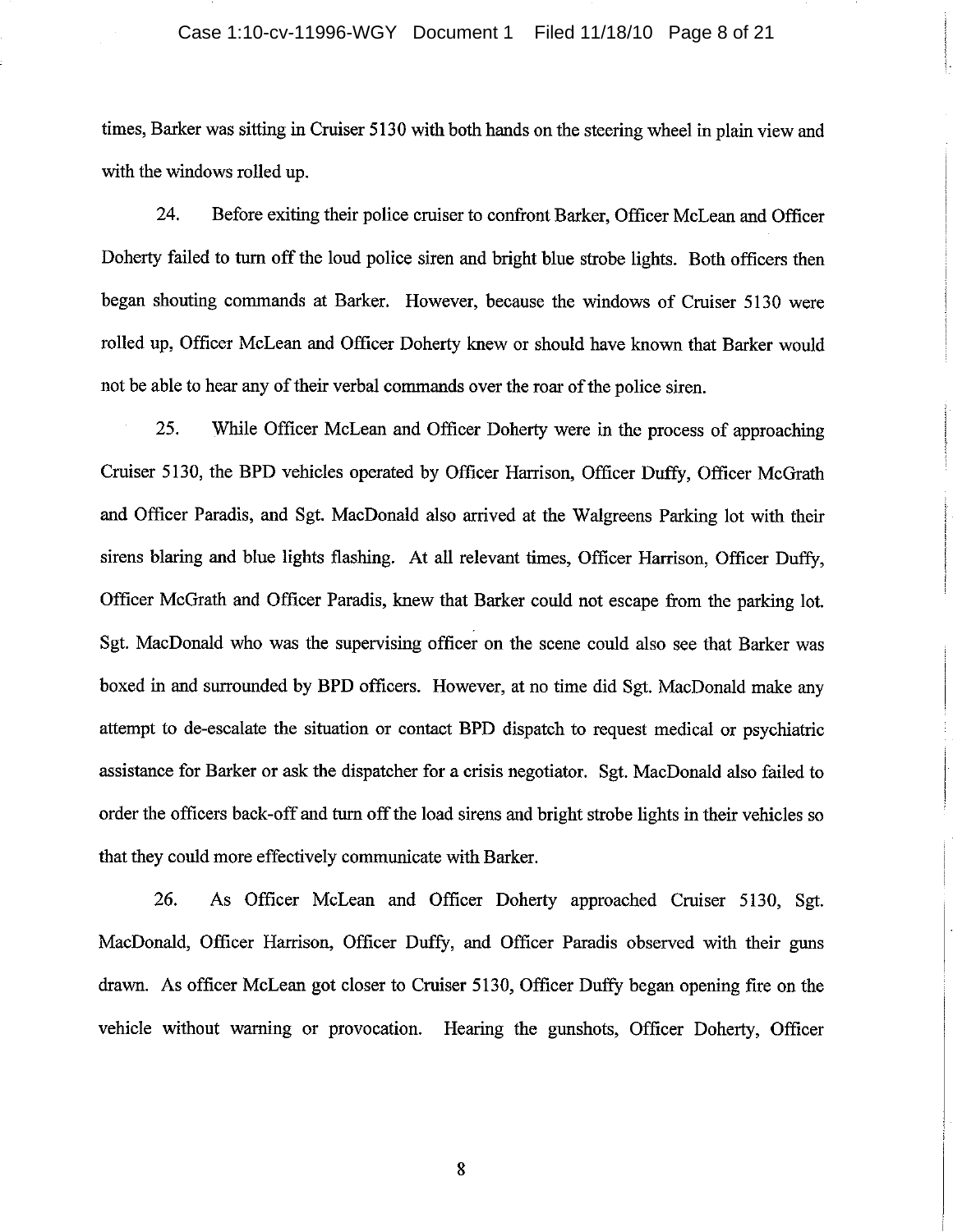#### Case 1:10-cv-11996-WGY Document 1 Filed 11/18/10 Page 9 of 21

McLean, and Officer Harrison also discharged their weapons at the vehicle. Shortly thereafter, Sgt. MacDonald ordered the officers to "cease fire."

27. As a result of the shooting, Barker received gunshot wounds to his head, neck. and arms. Soon thereafter, other BPD units arrived at the scene. The officers removed Barker from the vehicle while he was still alive and handcuffed him. After being removed from the vehicle, Barker was transported to Boston Medical Center by Boston EMS. Barker was pronounced dead at approximately 6:45 pm- some minutes after being shot. The official cause of death stated in the Death Certificate issued by the City of Boston is "gunshot wound to head/neck with perforation of jugular vein." Please See Death Certificate, attached hereto as Exhibit 2.

28. On April 28, 2008 and again on June 2, 2008, the Plaintiffs served the City with a valid Notices of Tort Claim pursuant to the Massachusetts Tort Claims Act, G.L. c. 258 § 4. Please See Exhibit 3 and 4, attached hereto.

29. Prior to his death, Barker was relatively young and otherwise fully capable of working and earning an income.

30. Upon information and belief, the City and the BPD have not provided its officers and supervisors with adequate and specific training in how to effectively respond to a crisis management situation involving members of the public who exhibit clear signs of diminished mental and physical capacity. In addition, upon information and belief, following the events of November 21, 2007, the City and the BPD did not adequately investigate the excessive force utilized by the officers in causing the death of Barker and did not subject any of them to discipline.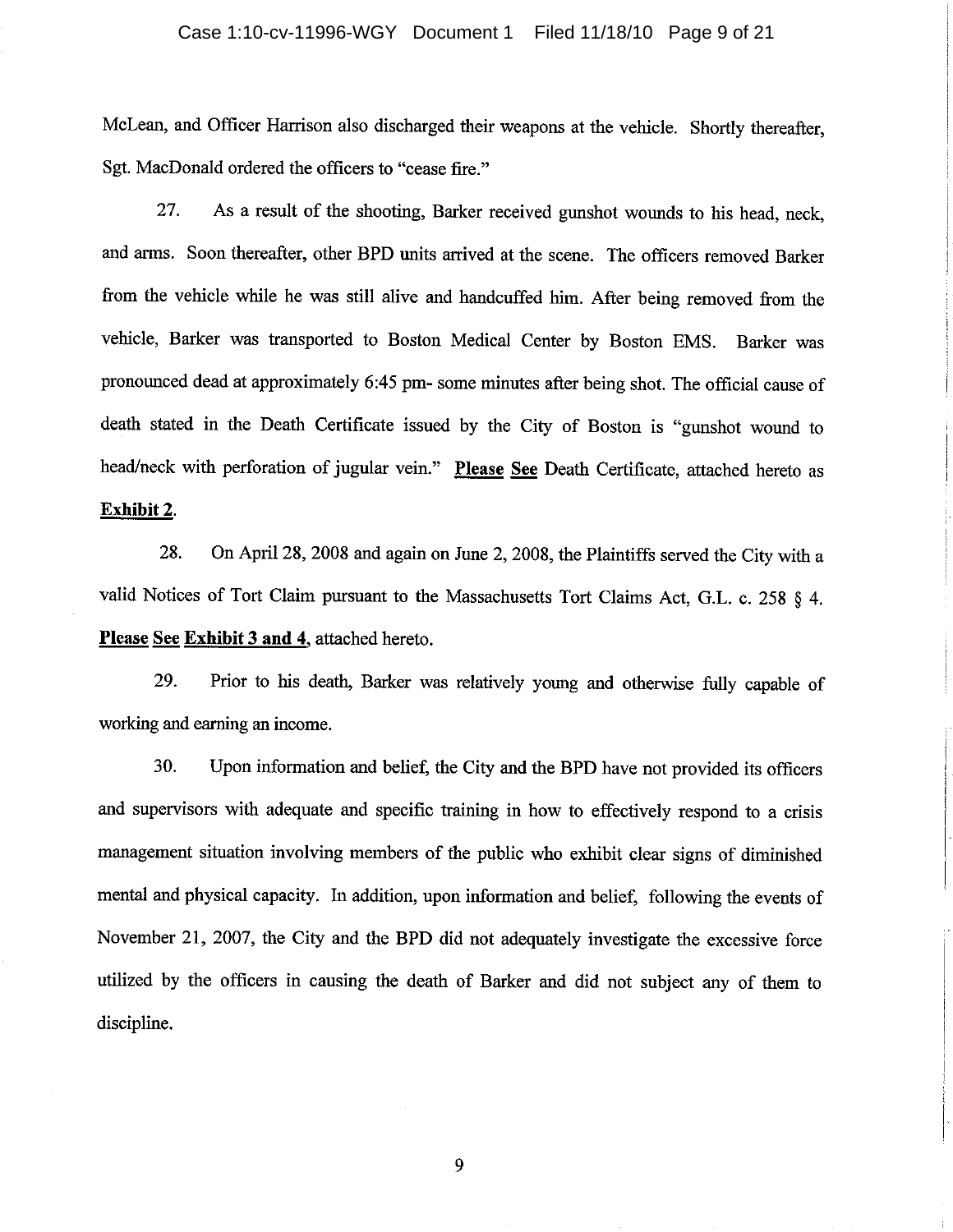## **COUNT I SECTION 1983 CLAIM**

# (Kim Sanders Barker, individually, and as the Administratrix of the Estate of Marquis Barker)

31. The Plaintiffs repeat and reallege each and every allegation contained in paragraphs 1 through 30 of the Complaint as if fully restated herein.

32. At the time and place above, Officer Doherty, Officer Duffy, Officer McLean, and Officer Harrison in the scope of their employment with the City and the BPD were acting under the color of state law.

33. The force utilized by Officer Doherty, Officer Duffy, Officer McLean, and Officer Harrison was excessive and, thus, constituted an unreasonable seizure of Barker and an unlawful deprivation of his life and liberty without due process of law in violation of the Fourth and Fourteenth Amendments to the United States Constitution where: (1) they knew or should have known that Barker showed signs of diminished mental capacity and required medical or psychiatric care; (2) they knew or should have known that Barker was not armed with a lethal weapon; (3) they knew or should have known that non-lethal force could have been used to arrest Barker; and (4) they failed to de-escalate the situation by either withdrawing or using psychological persuasion.

34. Upon information and belief, the City and the BPD failed to properly train and supervise the officers who engaged in the improper acts described above. Among other things, the City and the BPD: (1) failed to properly train and supervise its officers in how to handle a crisis management situation involving suspects who exhibit signs of diminished mental and physical capacity without causing harm to the suspect; (2) failed to train and properly supervise officers regarding the use of non-lethal force in a crisis management situation; (3) failed to train and properly supervise officers and supervisors regarding the use of psychological persuasion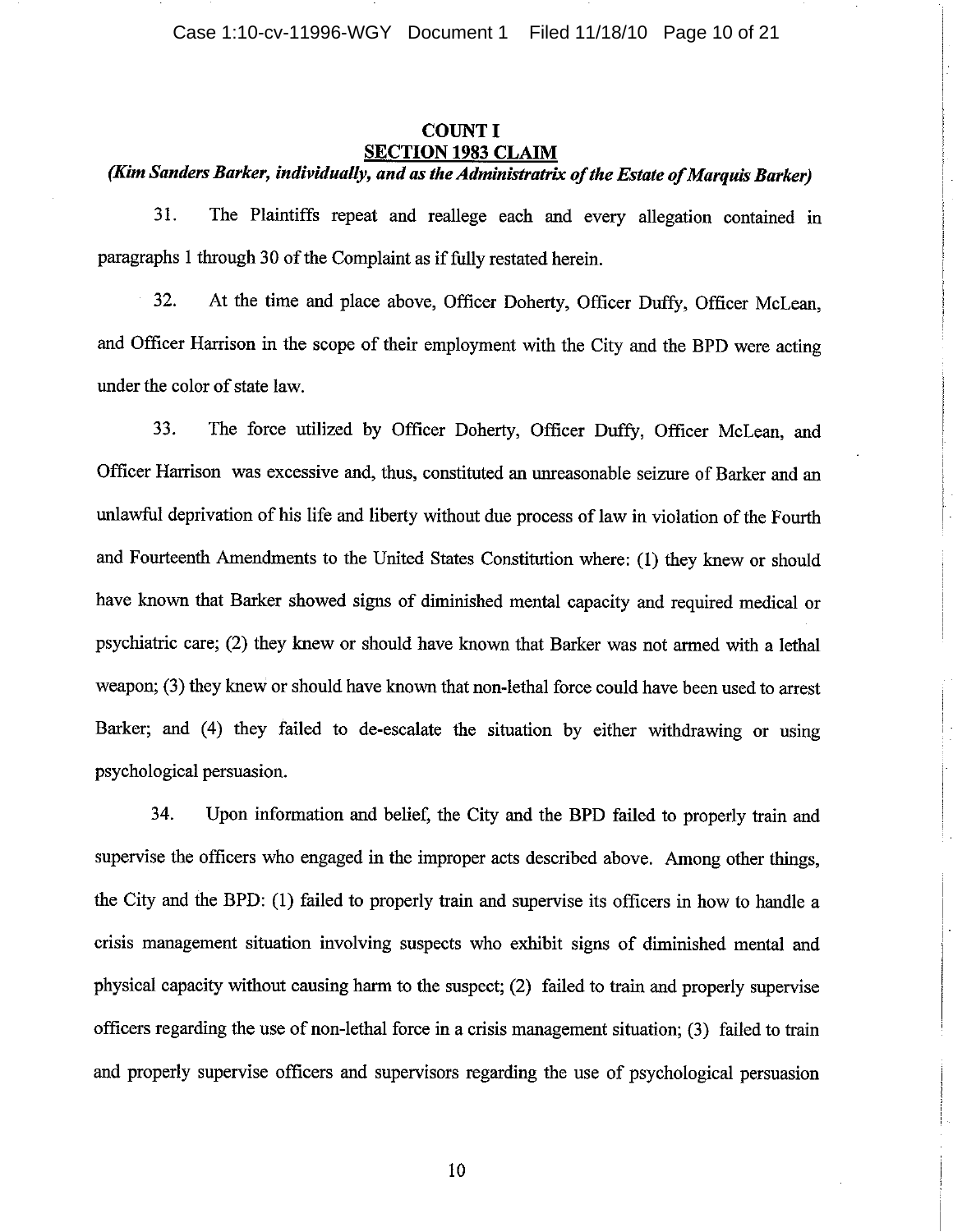and/or de-escalation techniques in a crisis management situation; and (4) failed to properly train officers and supervisors on how to effectively disseminate and communicate critical information in a crisis management situation so as to avoid harm to members of the public, including Barker. Therefore, it can be inferred that the City and the BPD have a de-facto policy and custom that condones the use of excessive force in a crisis management situation.

35. Although the actions of Officer Doherty, Officer Duffy, Officer McLean, Officer Harrison were improper, the City and the BPD failed to adequately investigate and discipline the subject officers engaged in such improper acts. In failing to adequately investigate the incident, discipline the officers, and provide its officers with adequate and specific crisis management training, the City and the BPD by their inaction were indifferent to the constitutional rights of individuals whom the City and the BPD were charged with protecting, including Barker. In addition, the City and the BPD by its actions and omissions has engaged in a pattern and created an atmosphere whereby officers responding to a crisis management situation know that the use of excessive force will be met with approval by police policy makers.

 $36.$ The acts complained of herein and the excessive force used by Officer Doherty, Officer Duffy, Officer McLean, and Officer Harrison and condoned by the City and the BPD were objectively unreasonable, unnecessary, and were the natural and probable consequence of the Acts and/or omissions of the City and the BPD.

37. As a direct and proximate result of the previously described acts and omissions of the City and the BPD, in violation of 42 U.S.C.  $\S$  1983 and the Fourth and Fourteenth Amendments of the United States Constitution, Barker suffered serious and severe bodily injury which resulted in his death. The City and the BPD ought to have foreseen that death to members of the public, including Barker was likely to result from such acts or omissions.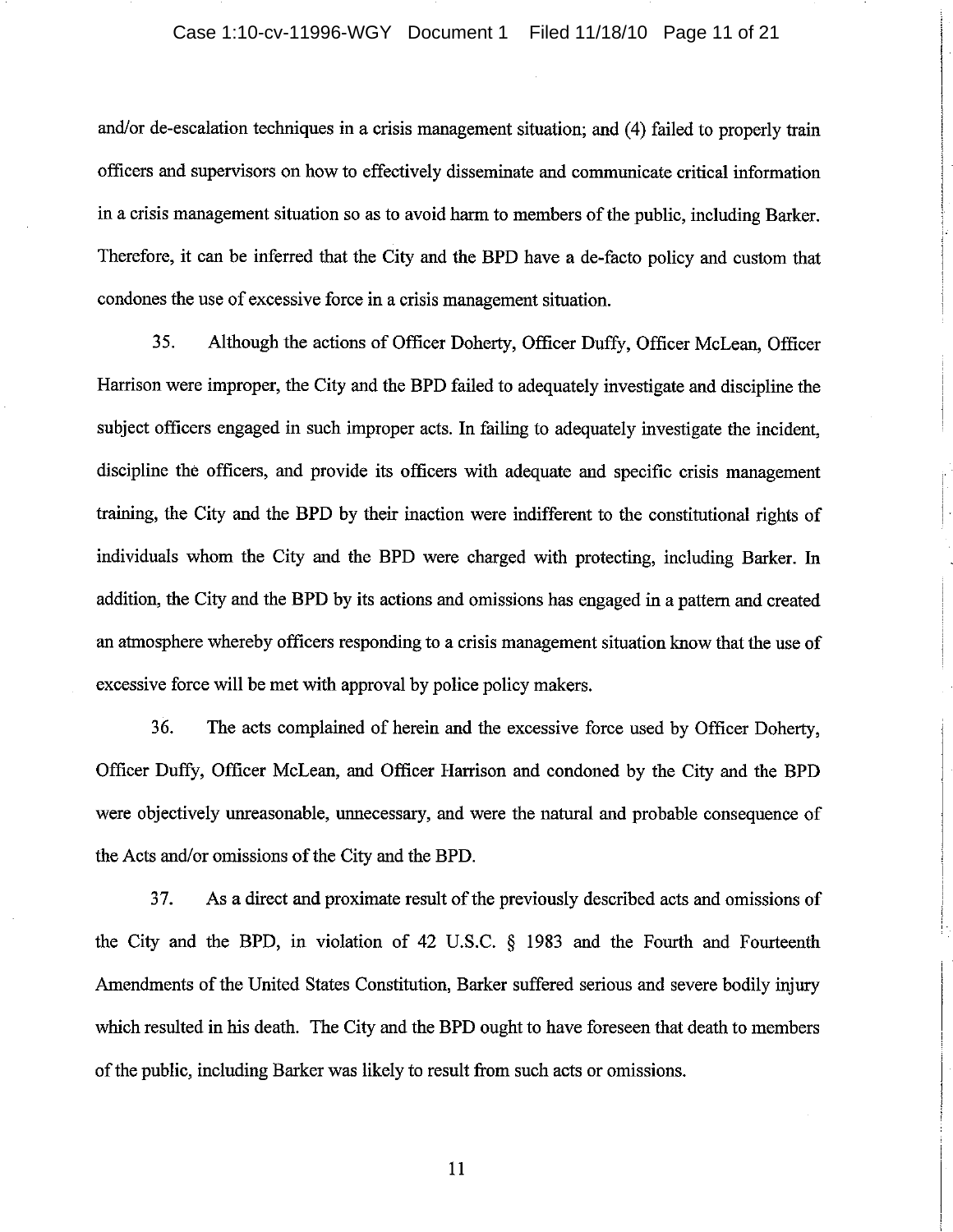## Case 1:10-cv-11996-WGY Document 1 Filed 11/18/10 Page 12 of 21

38. As a direct and proximate result of the acts and or omissions of the City and the BPD, Barker, while being shot and mortally wounded, was forced to endure conscious pain and suffering, fear, anxiety, and emotional trauma up to the time of his death.

39. As a direct and proximate result of the such acts and omissions of the BPD in violation of 42 U.S.C. § 1983 and the Fourth and Fourteenth Amendments of the United States Constitution, Kim Sanders Barker, individually has suffered great mental pain and anguish and emotional distress, and losses including, but not limited to, his reasonably expected net income. services, protection, care, assistance, society, companionship, comfort, guidance, counsel, and advice. The Estate of Marquis Barker has been forced to incur funeral and burial expenses.

WHEREFORE, Kim Sanders Barker, individually and as Administratrix of the Estate of Marquis Barker, demands judgment against the City of Boston in an amount that the Court deems just, plus interest, costs, and attorneys' fees pursuant to 42 U.S.C. § 1988.

#### **COUNT II SECTION 1983 CLAIM**

# (Kim Sanders Barker, individually and as the Administratrix of the Estate of Marquis Barker)

40. The Plaintiffs repeat and reallege each and every allegation contained in paragraphs 1 through 30 of the Complaint as if fully restated herein.

41. At the time and place above, Sgt. MacDonald in the scope of his employment with the City and the BPD was acting under the color of state law.

42. Sgt. MacDonald engaged in actions that deprived Barker of his rights guaranteed by the Fourth and Fourteenth Amendments of the United States Constitution not to be subjected to use of excessive force in that he allowed Officer Doherty, Officer Duffy, Officer McLean, and Officer Harrison to discharge their weapons at Barker where: (1) he knew or should have known that Barker showed signs of diminished mental capacity and required medical or psychiatric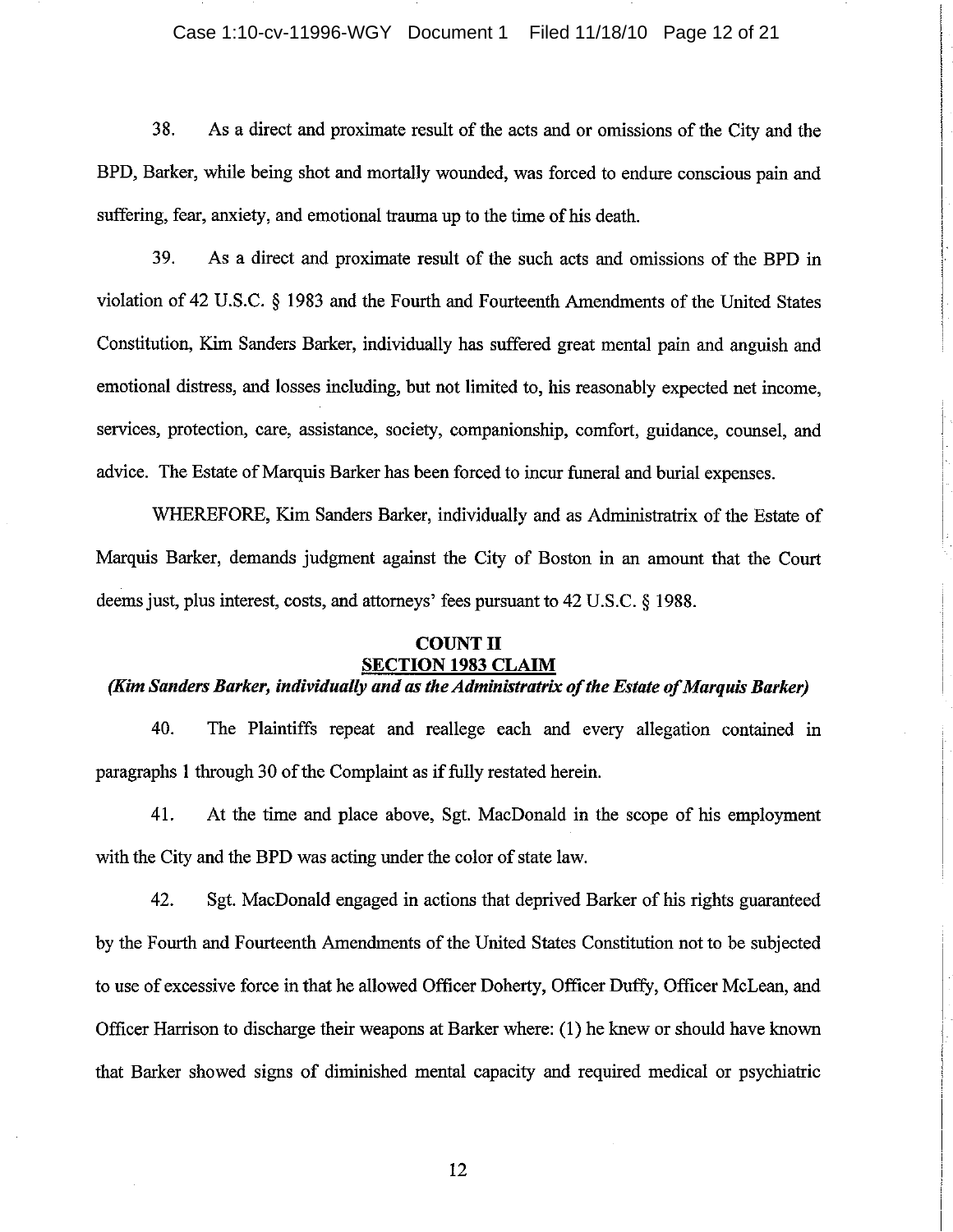#### Case 1:10-cv-11996-WGY Document 1 Filed 11/18/10 Page 13 of 21

care; (2) he knew or should have known that Barker was not armed with a lethal weapon: (3) he knew or should have known that non-lethal force could have been used to arrest Barker; and (4) he failed to de-escalate the situation by ordering the officers to either withdraw or use psychological persuasion.

43. The City and the BPD failed to properly train and supervise Sgt. MacDonald in how to properly supervise officers responding to a crisis management situation. Therefore, it can be inferred that the City and the BPD have a de-facto policy and custom that condones the use of excessive force in a crisis management situation.

44. Although the acts or omissions of Sgt. MacDonald were improper, the City and the BPD failed to adequately investigate the incident and discipline Sgt. MacDonald for his role in causing the death of Barker. In failing to adequately investigate the incident and failing to provide field supervisors with adequate and specific training, the City and the BPD by their inaction were indifferent to the constitutional rights of individuals whom the City and the BPD were charged with protecting, including Barker. In addition, the City and the BPD by its actions and omissions has engaged in a pattern and created an atmosphere whereby supervisors responding to a crisis management situation know that the use of excessive force will be met with approval by police policy makers.

45. As a direct and proximate result of the previously described acts and omissions of the City and the BPD, in violation of 42 U.S.C. § 1983 and the Fourth and Fourteenth Amendments of the United States Constitution, Barker suffered serious and severe bodily injury which resulted in his death. The City and the BPD ought to have foreseen that death to members of the public, including Barker, was likely to result from such acts or omissions.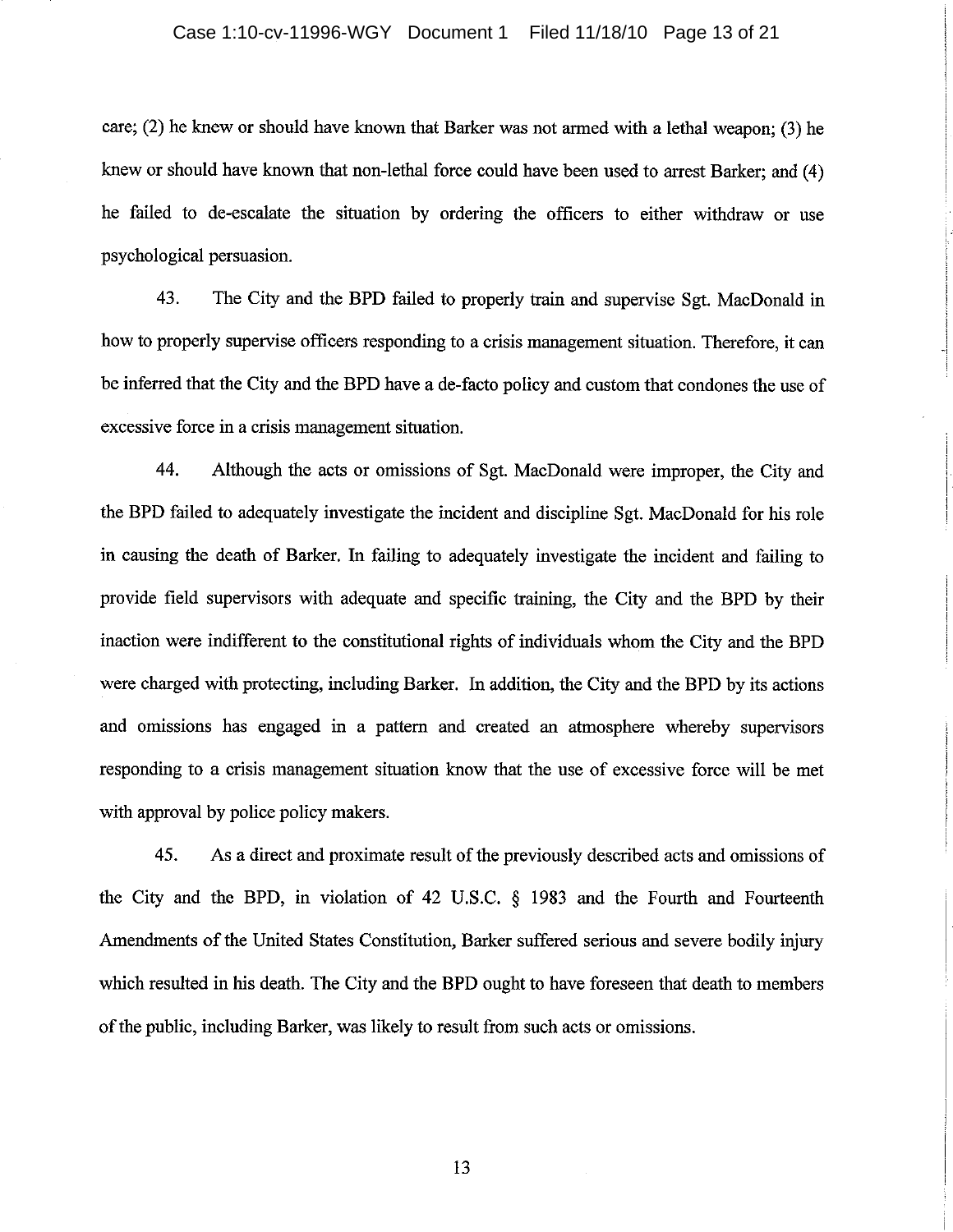#### Case 1:10-cv-11996-WGY Document 1 Filed 11/18/10 Page 14 of 21

46. The acts complained of herein and the excessive force permitted by Sgt. MacDonald and condoned by the City and the BPD were objectively unreasonable, unnecessary, and were the natural and probable consequence of the acts and/or omissions of the City and the BPD.

As a direct and proximate result of the negligence of the City and the BPD, 47. Barker, while being shot and mortally wounded, was forced to endure conscious pain and suffering, fear, anxiety, and emotional trauma up to time of his death.

48. As a direct and proximate result of the such acts and omissions of the BPD in violation of 42 U.S.C. § 1983 and the Fourth and Fourteenth Amendments of the United States Constitution, Kim Sanders Barker, individually and as next-of-kin to Barker, has suffered great mental pain and anguish and emotional distress, and losses including, but not limited to, his reasonably expected net income, services, protection, care, assistance, society, companionship, comfort, guidance, counsel and advice. The Estate of Marquis Barker has been forced to incur funeral and burial expenses.

WHEREFORE, Kim Sanders Barker, as next of kin to and as Administratrix of the Estate of Marquis Barker, demands judgment against the City of Boston in an amount that the Court deems just, plus interest, costs, and attorneys' fees pursuant to 42 U.S.C. § 1988.

# **COUNT III**

# **NEGLIGENCE**

# (Wrongful Death by Kim Sanders Barker, individually, as Next-of-Kin.) and as the Administratrix of the Estate of Marauis Barker)

49. The Plaintiffs repeat and reallege each and every allegation contained in paragraphs 1 through 30 of the Complaint as if fully restated herein.

50. At the time and place above, Officer Doherty, Officer Duffy, Officer McLean and Officer Harrison, while acting in the scope of their employment with the City and the BPD, owed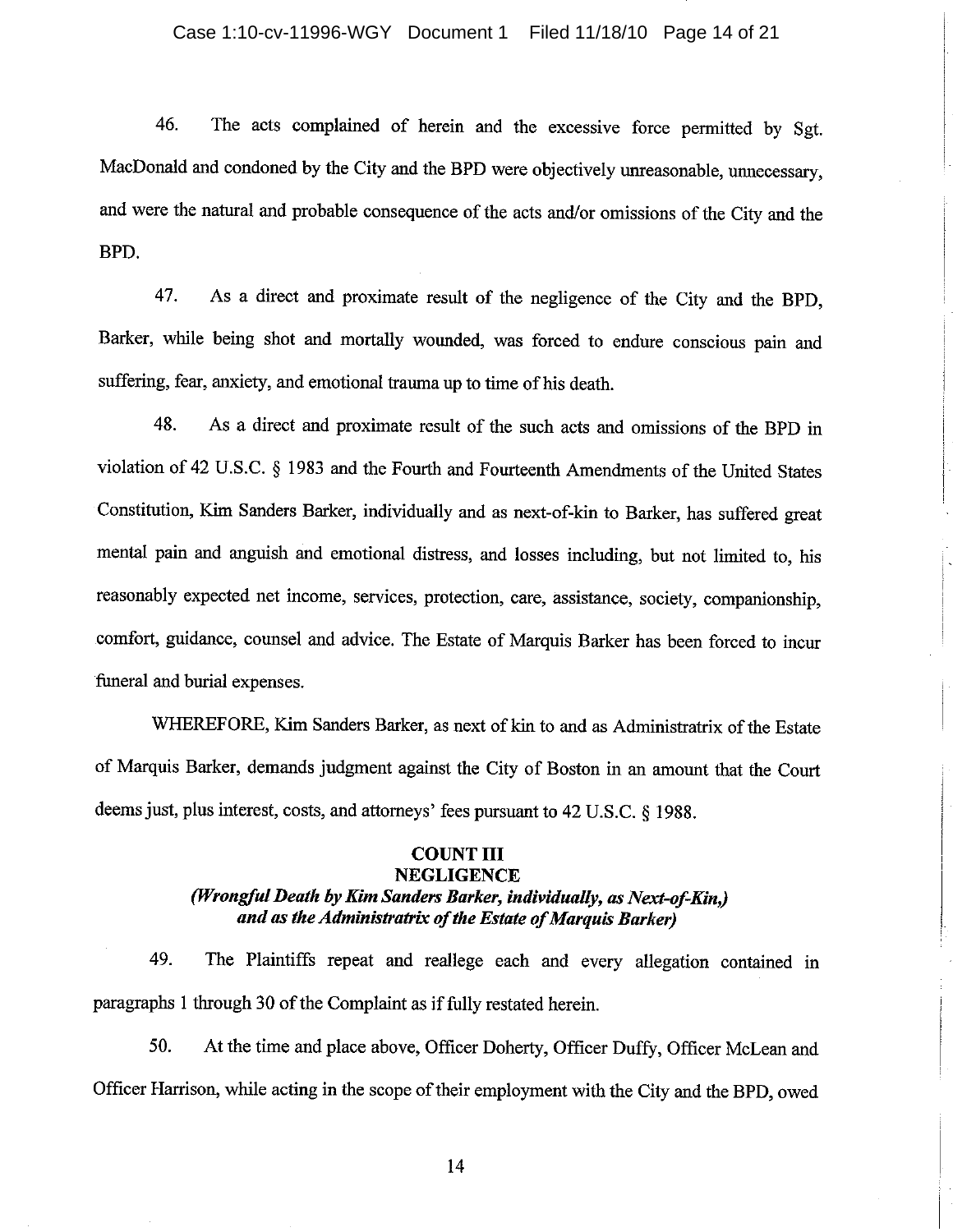a duty to Barker to conduct themselves in a reasonable manner in attempting to stop and/or arrest Barker.

51. Officer Doherty, Officer Duffy, Officer McLean, and Officer Harrison breached their duty of care by discharging their weapons at Barker where: (1) they knew or should have known that Barker showed signs of diminished mental capacity and required medical or psychiatric care; (2) they knew or should have known that Barker was not armed with a lethal weapon; (3) they knew or should have known non-lethal force could have been used to arrest Barker; and (4) they failed to de-escalate the situation by either withdrawing or using psychological persuasion.

52. The acts complained of herein and the excessive force used by Officer Doherty, Officer Duffy, Officer McLean, and Officer Harrison were unreasonable, unnecessary, and were the proximate cause Barker's death.

53. In addition to the above, the intervention of Officer Doherty, Officer Duffy, Officer McLean, and Officer Harrison placed Barker in a worse position than he was in before the intervention.

54. As a direct and proximate result of the negligence of Officer Doherty, Officer Duffy, Officer McLean, and Officer Harrison which directly and proximately caused the death of Barker, Kim Sanders Barker, individually and as next-of-kin to Barker, has suffered losses including, but not limited to, his reasonably expected net income, services, protection, care, assistance, society, companionship, comfort, guidance, counsel and advice. The Estate of Marquis Barker has been forced to incur funeral and burial expenses.

55. Pursuant to M.G.L. c. 258  $\S$  2, the City is liable for the negligent acts and omissions committed by Officer Doherty, Officer Duffy, Officer McLean, and Officer Harrison.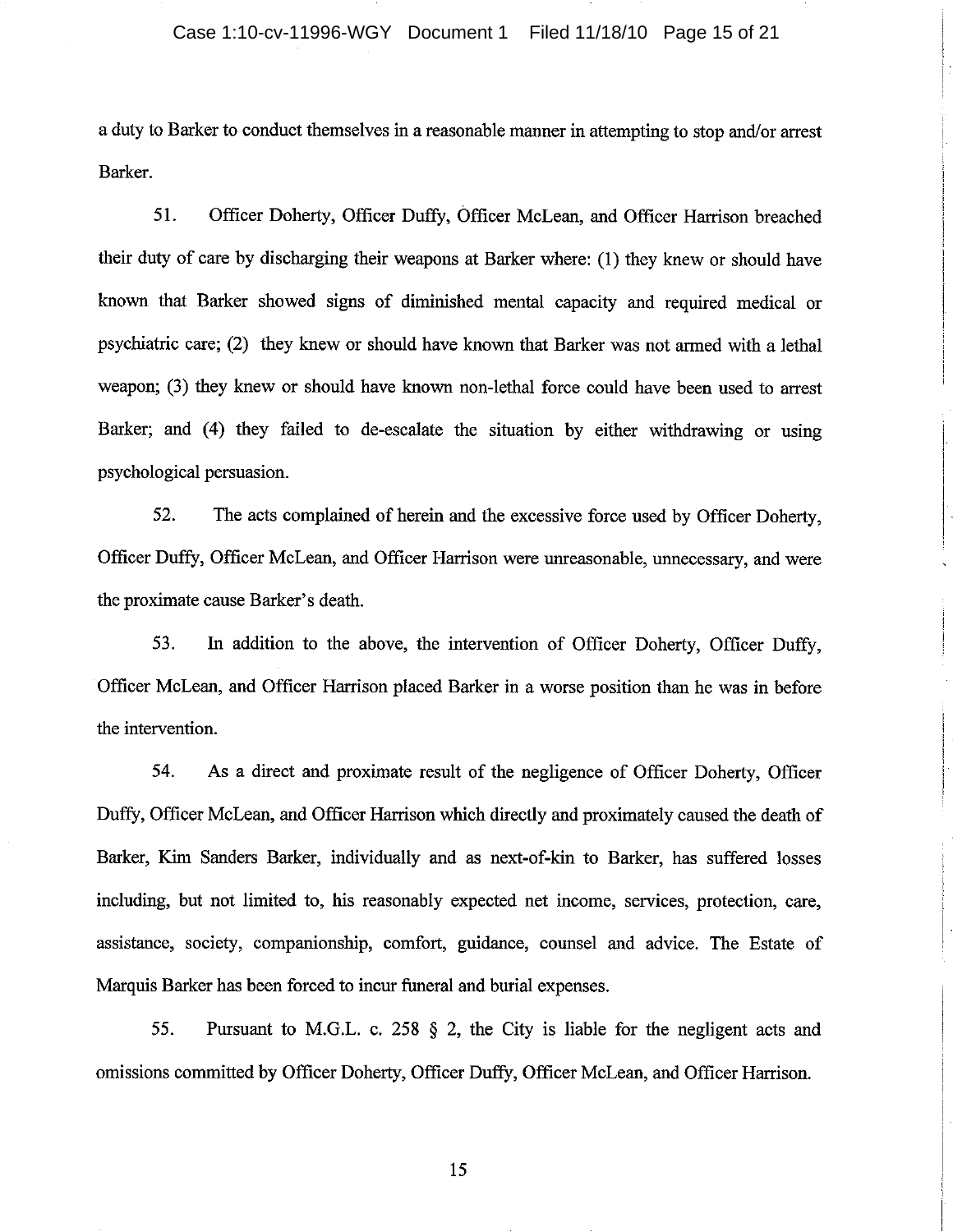WHEREFORE, Kim Sanders Barker, as next of kin to and as Administratrix of the Estate of Marquis Barker, demands judgment against the City in an amount that the court deems just, including any remedies available pursuant to M.G.L. c. 229 §§ 2, 6, plus interest and costs.

# **COUNT IV**

# **NEGLIGENCE** (Wrongful Death by Kim Sanders Barker, individually, as Next-of-Kin,) and as the Administratrix of the Estate of Marauis Barker)

56. The Plaintiffs repeat and realign each and every allegation contained in paragraphs 1 through 30 of the Complaint as if fully restated herein.

57. At the time and place above, Sgt. MacDonald while acting in the scope of his employment with the BPD, owed a duty to Barker to conduct himself in a reasonable manner in his supervision of Officer Doherty, Officer Duffy, Officer McLean, and Officer Harrison.

58. Sgt. MacDonald breached said duty of care by allowing Officer Doherty, Officer Duffy, Officer McLean, and Officer Harrison to discharge their weapons at Barker where: (1) he knew or should have known that Barker showed signs of diminished mental capacity and required medical or psychiatric care; (2) he knew or should have known that Barker was not armed with a lethal weapon and posed no threat to officers or the general public; (3) he knew or should have known that non-lethal force could have been used to stop or arrest Barker; and (4) he failed to de-escalate the situation by ordering the officers to either withdraw or use psychological persuasion.

59. The acts complained of herein and the excessive force used by the BPD were unreasonable, unnecessary, and were the proximate cause Barker's death.

60. In addition to the above, the BPD's intervention placed Barker in a worse position than he was in before the intervention.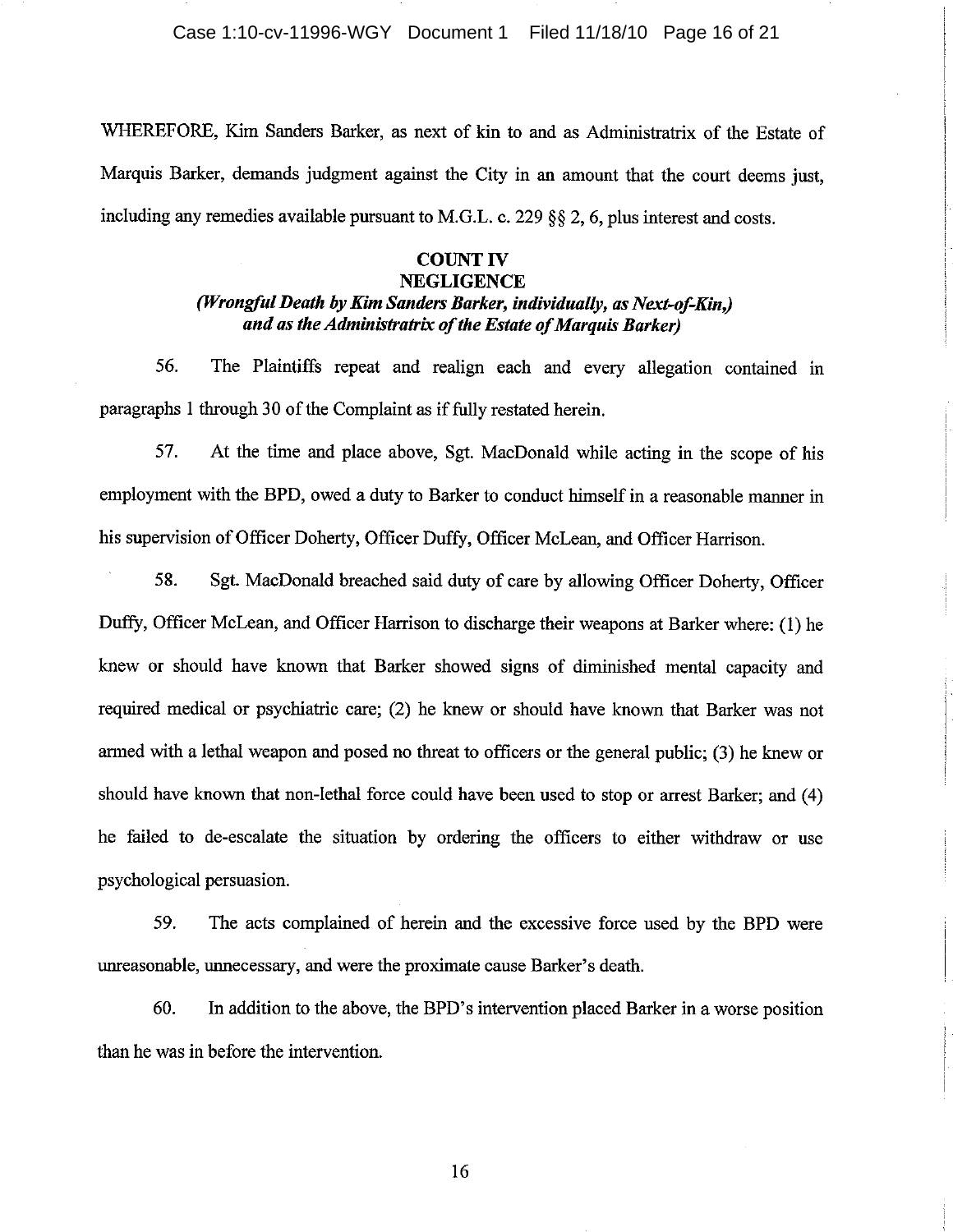## Case 1:10-cv-11996-WGY Document 1 Filed 11/18/10 Page 17 of 21

61. As a direct and proximate result of the negligence of Sgt. MacDonald which directly and proximately caused the death of Barker, Kim Sanders Barker, individually and as next-of-kin to Barker, has suffered losses including, but not limited to, his reasonably expected net income, services, protection, care, assistance, society, companionship, comfort, guidance, counsel and advice. The Estate of Marquis Barker has been forced to incur funeral and burial expenses.

Pursuant to M.G.L. c. 258  $\S$  2, the City is liable for the negligent acts and 62. omissions committed by Sgt. MacDonald.

WHEREFORE, Kim Sanders Barker, as next of kin to and as Administratrix of the Estate of Marquis Barker, demands judgment against the City of Boston in an amount that the court deems just, including any remedies available pursuant to M.G.L. c. 229 §§ 2, 6, plus interest and costs.

#### **COUNT V NEGLIGENCE**

# (Wrongful Death by Kim Sanders Barker, individually, as Next-of-Kin,) and as the Administratrix of the Estate of Marauis Barker)

63. The Plaintiffs repeat and realign each and every allegation contained in paragraphs 1 through 30 of the Complaint as if fully restated herein.

64. At the time and place above, the City and the BPD, owed a duty to Barker to conduct themselves in a reasonable manner in attempting to stop and/or arrest Barker.

65. The City and the BPD breached their duty to Barker by: (1) failing to properly train and supervise its officers in how to handle a crisis management situation involving suspects who exhibit signs of diminished mental and physical capacity without causing harm to the suspect; (2) failing to train and properly supervise officers and supervisors regarding the use of non-lethal force in a crisis management situation; and (3) failing to train and properly supervise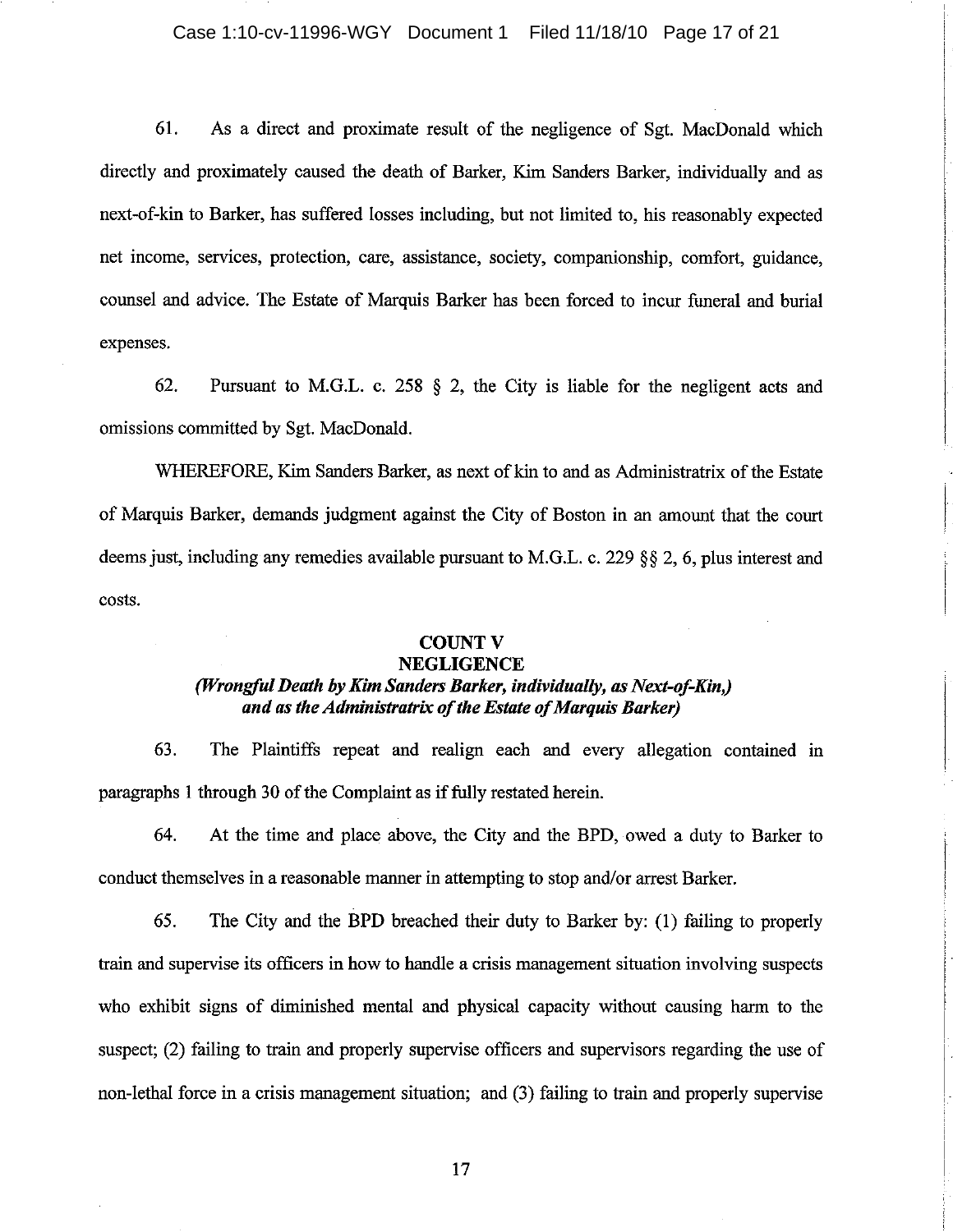#### Case 1:10-cv-11996-WGY Document 1 Filed 11/18/10 Page 18 of 21

officers and supervisors regarding the use of psychological persuasion and/or de-escalation techniques in a crisis management situation; and (4) failing to train officers and supervisors on how to effectively disseminate and communicate critical information in a crisis management situation so as to avoid harm to members of the public, including Barker.

The acts complained of herein were unreasonable and were the proximate cause 66. Barker's death.

67. In addition to the above, the intervention of the City and the BPD placed Barker in a worse position than he was in before the intervention.

68. As a direct and proximate result of the negligence of the City and the BPD which directly and proximately caused the death of Barker, Kim Sanders Barker, individually and as next-of-kin to Barker, has suffered losses including, but not limited to, his reasonably expected net income, services, protection, care, assistance, society, companionship, comfort, guidance, counsel, and advice. The Estate of Marquis Barker has been forced to incur funeral and burial expenses.

WHEREFORE, Kim Sanders Barker, as next of kin to and as Administratrix of the Estate of Marquis Barker, demands judgment against the City of Boston in an amount that the court deems just, including any remedies available pursuant to M.G.L. c. 229 §§ 2, 6, plus interest and costs.

# **COUNT VI NEGLIGENCE** (Conscious Pain and Suffering by Kim Sanders Barker as the **Administratrix of the Estate of Barker)**

69. The Plaintiffs repeat and realign each and every allegation contained in paragraphs 1 through 30 of the Complaint as if fully restated herein.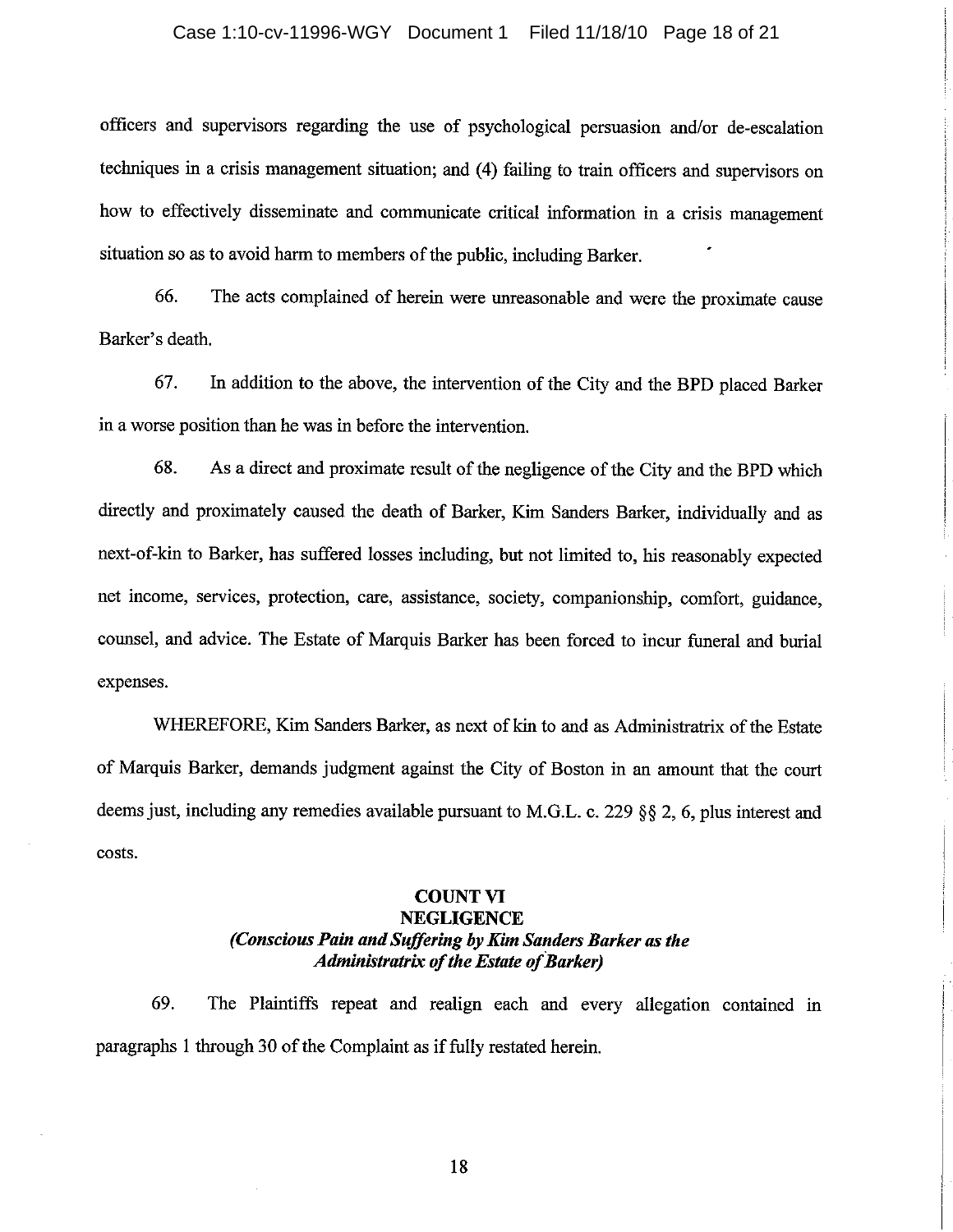70. At the time and place above, Officer Doherty, Officer Duffy, Officer McLean. and Officer Harrison, while acting in the scope of their employment with the BPD, owed a duty to Barker to conduct themselves in a reasonable manner in attempting to stop and/or arrest Barker.

71. Officer Doherty, Officer Duffy, Officer McLean, and Officer Harrison breached said duty of care by discharging their weapons at Barker where: (1) they knew or should have known that Barker showed signs of diminished mental capacity and required medical or psychiatric care; (2) they knew or should have known that Barker was not armed with a lethal weapon; (3) they knew or should have known that non-lethal force could have been used to arrest Barker; and (4) they failed to de-escalate the situation by either withdrawing or using psychological persuasion.

72. Further, at the time and place above, Sgt. MacDonald while acting in the scope of his employment with the BPD, owed a duty to Barker to conduct himself in a reasonable manner in his supervision of Officer Doherty, Officer Duffy, Officer McLean, and Officer Harrison.

73. Sgt. MacDonald breached said duty of care by allowing Officer Doherty, Officer Duffy, Officer McLean, and Officer Harrison to discharge their weapons at Barker where: (1) he knew or should have known that Barker showed signs of diminished mental capacity and required medical or psychiatric care; (2) he knew or should have known that Barker was not armed with a lethal weapon; (3) he knew or should have known that non-lethal force could have been used to arrest Barker; and (4) he failed to de-escalate the situation by ordering the officers to either withdraw or use psychological persuasion.

74. The City and the BPD breached its duty to Barker by: (1) failing to properly train and supervise its officers and supervisors in how to handle a crisis management situation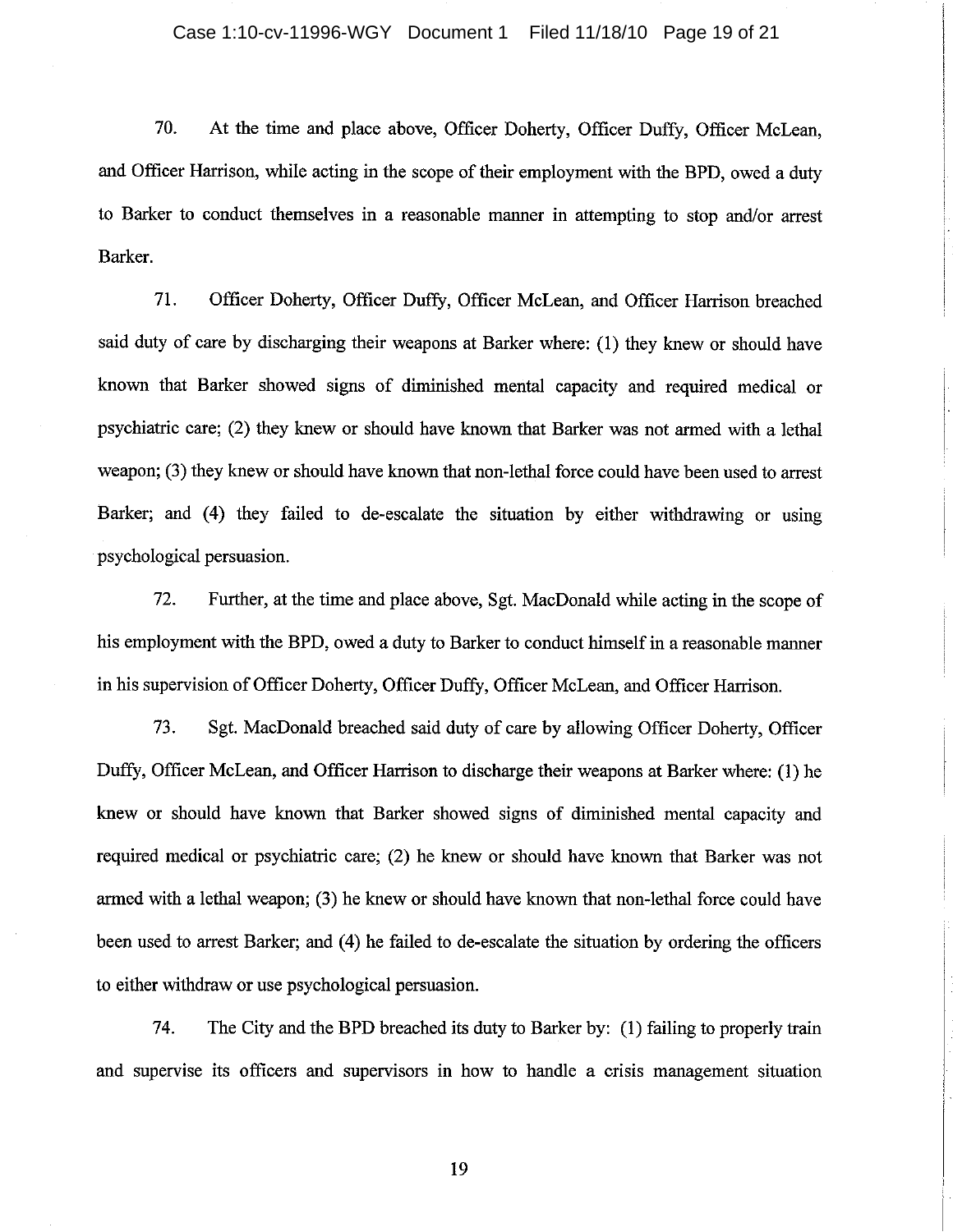### Case 1:10-cv-11996-WGY Document 1 Filed 11/18/10 Page 20 of 21

involving suspects who exhibit signs of diminished mental and physical capacity without causing harm to the suspect; (2) failing to train and properly supervise officers and supervisors regarding the use of non-lethal force in a crisis management situation; (3) failing to train and properly supervise officers and supervisors regarding the use of psychological persuasion and/or deescalation techniques in a crisis management situation; and (4) failing to train officers and supervisors on how to effectively disseminate and communicate critical information in a crisis management situation so as to avoid harm to members of the public, including Barker.

75. The acts complained of herein and the excessive force used by the BPD were unreasonable, unnecessary, and were the proximate cause Barker's death.

76. In addition to the above, the BPD's intervention placed Barker in a worse position than he was before the intervention.

77. As a direct and proximate result of the negligence of the City and the BPD, Barker, while being shot and mortally wounded, was forced to endure conscious pain and suffering, fear, anxiety, and emotional trauma up to time of his death.

WHEREFORE, Kim Sanders Barker, as the Administratrix of the Estate of Marquis Barker, demands judgment against the City of Boston in an amount that the court deems just, including any remedies available pursuant to M.G.L. c. 229 §§ 2, 6, plus interest and costs.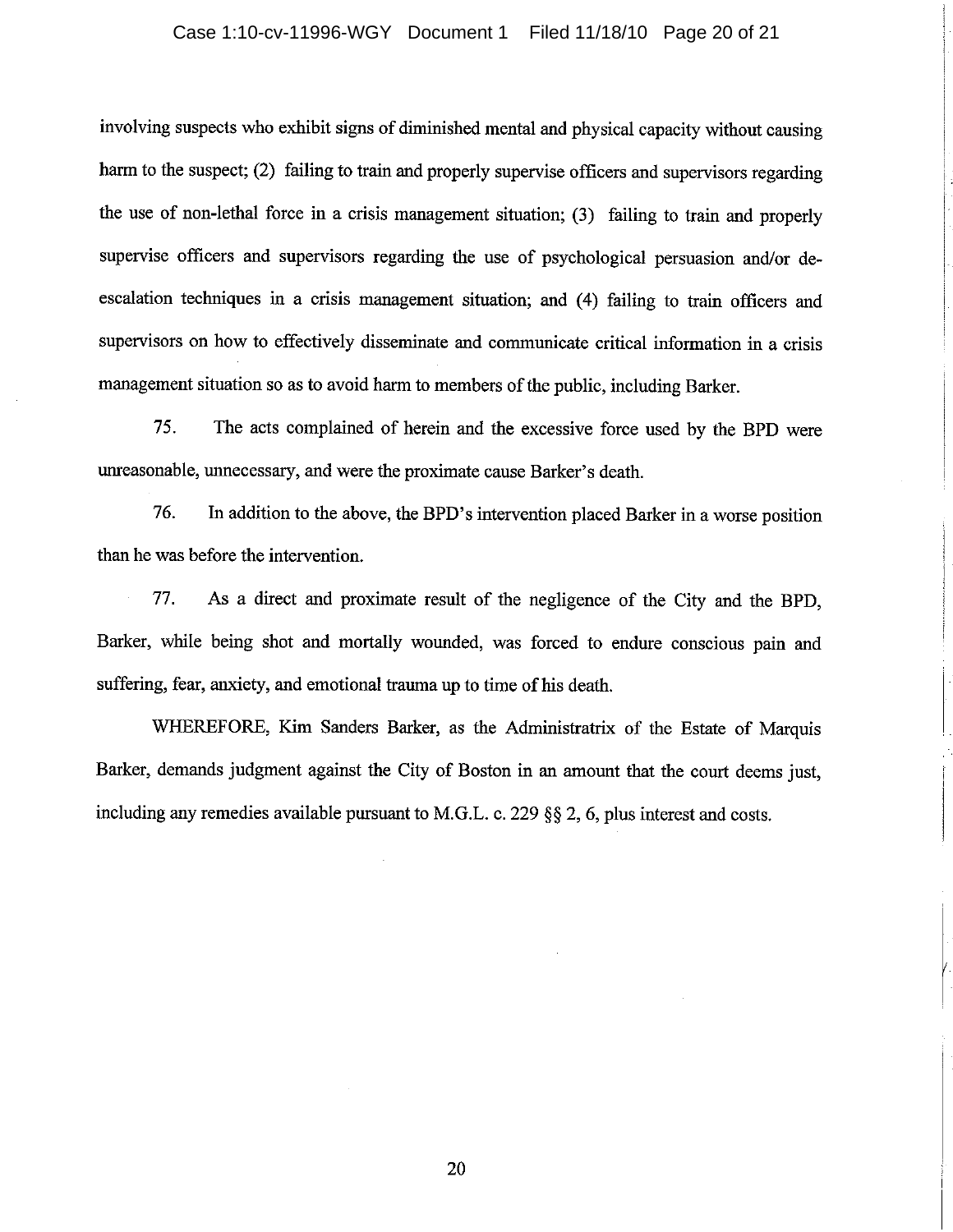#### **JURY DEMAND**

The Plaintiffs demand a trial by jury on all issues so triable.

Respectfully submitted,

KIMBERLY SANDERS BARKER. INDIVIDUALLY as NEXT OF KIN and as ADMINISTRATRIX OF THE ESTATE OF **MARQUIS BARKER,** 

By their attorneys,

/s/ Denzil D. McKenzie Denzil D. McKenzie, Esq., BBO #336420

/s/ Garrett J. Lee Garrett J. Lee, Esq., BBO #641876

McKenzie & Associates, P.C. 183 State Street, Suite 6 Boston, MA 02109 Tel.: (617) 723-0400 Fax: (617) 723-7234 Email: dmckenzie@mckenzielawpc.com glee@mckenzielawpc.com

November 18, 2010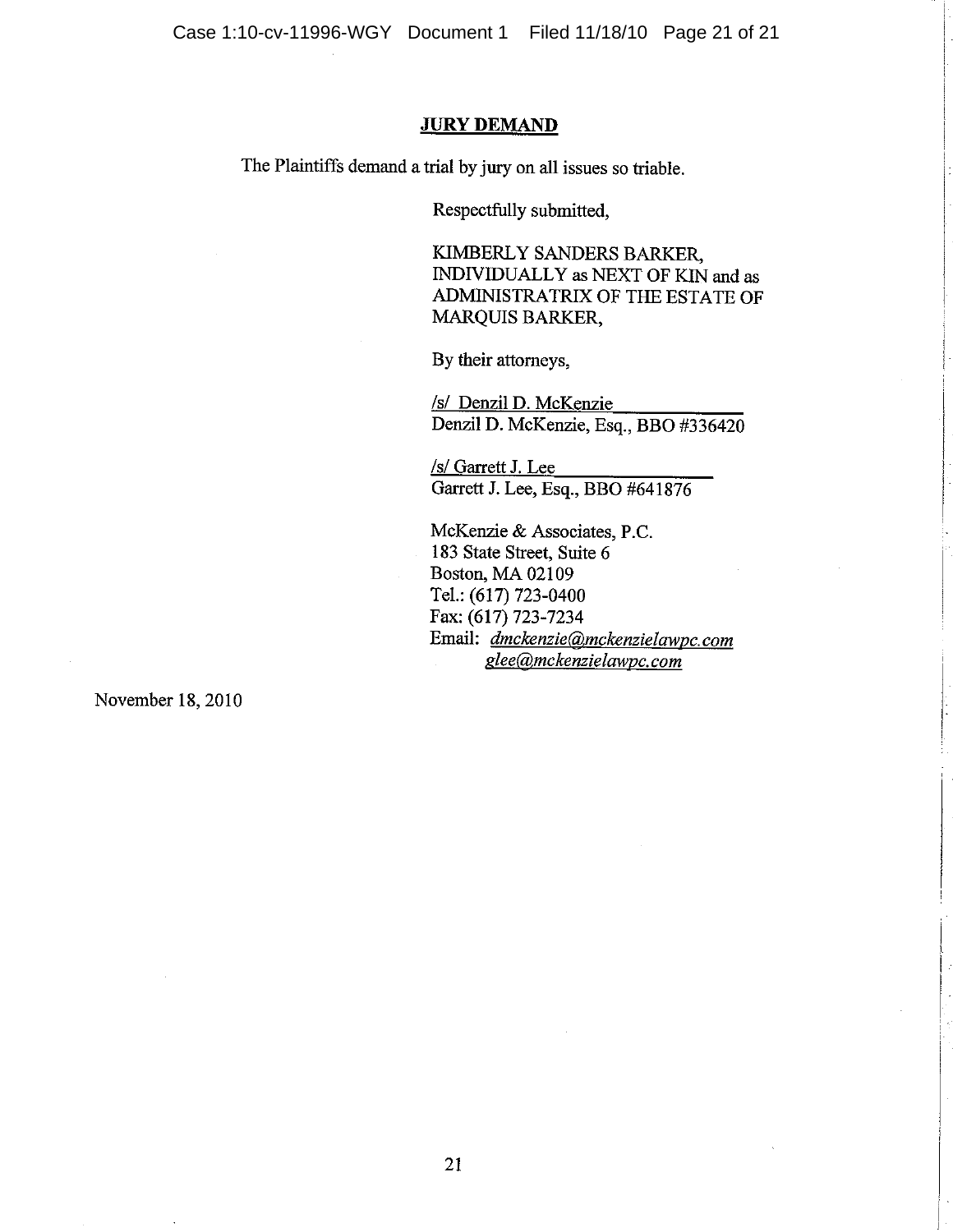|                                                                                                                                                                                                                                                                                            | Case 1:10-cv-11996-WGY Document 1-1 Filed 11/18/10 Page 1 of 1                                                                                                                                                                                                                                  |                                     |                                                             |  |
|--------------------------------------------------------------------------------------------------------------------------------------------------------------------------------------------------------------------------------------------------------------------------------------------|-------------------------------------------------------------------------------------------------------------------------------------------------------------------------------------------------------------------------------------------------------------------------------------------------|-------------------------------------|-------------------------------------------------------------|--|
| 120110                                                                                                                                                                                                                                                                                     |                                                                                                                                                                                                                                                                                                 |                                     | <b>EXHIBIT 1</b>                                            |  |
|                                                                                                                                                                                                                                                                                            |                                                                                                                                                                                                                                                                                                 |                                     |                                                             |  |
|                                                                                                                                                                                                                                                                                            |                                                                                                                                                                                                                                                                                                 |                                     |                                                             |  |
| NAME:                                                                                                                                                                                                                                                                                      |                                                                                                                                                                                                                                                                                                 |                                     |                                                             |  |
| ENTRYM#.                                                                                                                                                                                                                                                                                   | <b>Commonwealth of Massachusetts</b><br><b>The Trial Court</b>                                                                                                                                                                                                                                  |                                     |                                                             |  |
| <b>Division</b>                                                                                                                                                                                                                                                                            | Probate and Family Court Department                                                                                                                                                                                                                                                             |                                     | Docket No. 0                                                |  |
| Name of Decedent Marquis James Barker                                                                                                                                                                                                                                                      | Administration With Without Sureties                                                                                                                                                                                                                                                            |                                     |                                                             |  |
| Domicile at Death 238 Fuller Street                                                                                                                                                                                                                                                        |                                                                                                                                                                                                                                                                                                 |                                     |                                                             |  |
| (Street and No.)                                                                                                                                                                                                                                                                           |                                                                                                                                                                                                                                                                                                 | <b>Dorchester</b><br>(City or Town) | $S$ ull $\partial \mathbf{k}$<br>02124<br>(County)<br>(zip) |  |
| Date of Death November 21, 2007                                                                                                                                                                                                                                                            | Name and address of Petitioner(8) Kim Sanders Barker, 238 Fuller Street, Dorchester, MA 02124                                                                                                                                                                                                   |                                     |                                                             |  |
|                                                                                                                                                                                                                                                                                            |                                                                                                                                                                                                                                                                                                 |                                     |                                                             |  |
|                                                                                                                                                                                                                                                                                            | Heirs at law or next of kin of deceased including surviving spouse:                                                                                                                                                                                                                             | مه مده 90 منه Status                |                                                             |  |
| Name                                                                                                                                                                                                                                                                                       | Residence                                                                                                                                                                                                                                                                                       |                                     | Relationship                                                |  |
|                                                                                                                                                                                                                                                                                            | (minors and incompetents must be so designated)<br>238 Fuller Street, Dorchester, MA 02124                                                                                                                                                                                                      |                                     | minor son,                                                  |  |
|                                                                                                                                                                                                                                                                                            | 238 Fuller Street, Dorchester, MA 02124                                                                                                                                                                                                                                                         |                                     | minor daughter. I                                           |  |
|                                                                                                                                                                                                                                                                                            |                                                                                                                                                                                                                                                                                                 |                                     |                                                             |  |
|                                                                                                                                                                                                                                                                                            |                                                                                                                                                                                                                                                                                                 |                                     |                                                             |  |
| ⊠ The petitioner(s) hereby certif <sup>ies</sup> that a copy of this document, along with a copy of the decedent's death<br>Massachusetts 01615.<br>of<br>administrat rix<br>penalties of perjury that the foregoing state and the true to the best of his/her/their knowledge and belief. | certificate has been sent by certified mail to the Division of Medical Assistance, P.O. Box 15205, Worcester,<br>Petitioner(s) pray(s) that he/she/they or some other suitable person<br>In the County of Suffolk<br>of said estate with/Without surety on his/her/their bond(s) and certif ies |                                     | be appointed<br>under the                                   |  |
| Date December $\sqrt[3]{f}$ , 2007                                                                                                                                                                                                                                                         | Signature(s) $\cancel{12}$                                                                                                                                                                                                                                                                      |                                     | un Sandeas Basks                                            |  |
| The undersigned hereby assent to the foregoing petition.                                                                                                                                                                                                                                   |                                                                                                                                                                                                                                                                                                 |                                     |                                                             |  |
|                                                                                                                                                                                                                                                                                            |                                                                                                                                                                                                                                                                                                 |                                     |                                                             |  |
|                                                                                                                                                                                                                                                                                            |                                                                                                                                                                                                                                                                                                 |                                     |                                                             |  |
|                                                                                                                                                                                                                                                                                            |                                                                                                                                                                                                                                                                                                 |                                     |                                                             |  |
|                                                                                                                                                                                                                                                                                            | <b>DECREE</b>                                                                                                                                                                                                                                                                                   |                                     |                                                             |  |
|                                                                                                                                                                                                                                                                                            |                                                                                                                                                                                                                                                                                                 |                                     |                                                             |  |
| All persons interested having been notified in accordance with the law or having assented and no objections being made thereto, it is decreed that $\pm$ of $m$ $\sim$ $\alpha$ $\alpha$ ers. $\beta$ $\alpha$ $\alpha$ $\alpha$ $\beta$<br>оf<br>OS.<br>County of                         | be appointed administratre ix                                                                                                                                                                                                                                                                   |                                     | in the<br>of said estate first giving bond                  |  |
| with du<br>nuary 5,0010                                                                                                                                                                                                                                                                    | sureties for the due performance of said trust.                                                                                                                                                                                                                                                 |                                     |                                                             |  |
| Date                                                                                                                                                                                                                                                                                       |                                                                                                                                                                                                                                                                                                 |                                     | WSTICE OF THE PROBATE AND FAMILY COURT                      |  |
|                                                                                                                                                                                                                                                                                            |                                                                                                                                                                                                                                                                                                 |                                     | c.g.f.                                                      |  |
| <b>DATE</b>                                                                                                                                                                                                                                                                                |                                                                                                                                                                                                                                                                                                 |                                     |                                                             |  |
| NAME:<br><b>ENTRY #</b>                                                                                                                                                                                                                                                                    |                                                                                                                                                                                                                                                                                                 |                                     |                                                             |  |
|                                                                                                                                                                                                                                                                                            |                                                                                                                                                                                                                                                                                                 |                                     |                                                             |  |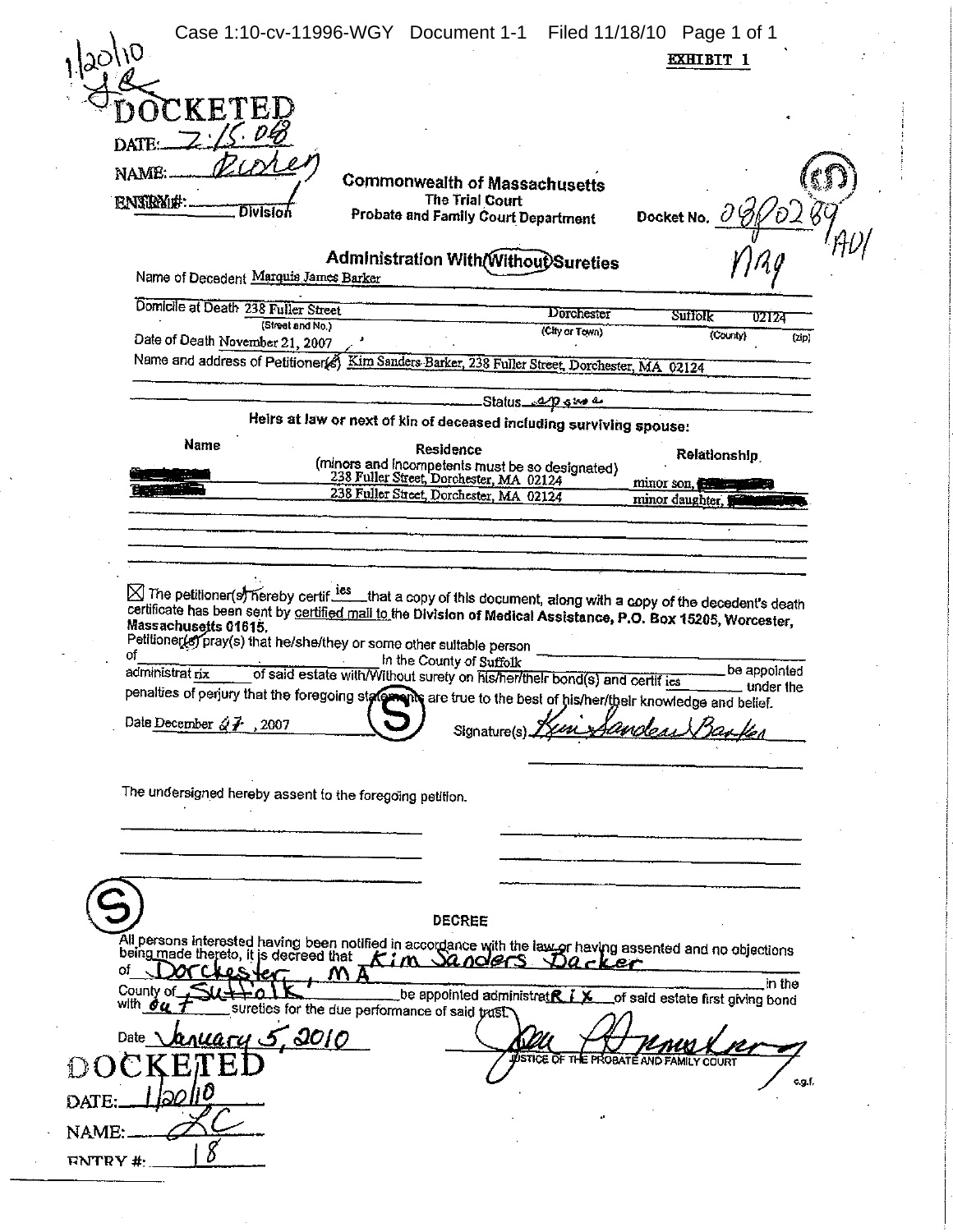|                                                                   |                                                                                                                                |                                              | REGISTRY DIVISION OF                                                         | THE CITY                                                                                                                                              |                                                                                        | OF BOSTON                                                                           |                                                 |  |
|-------------------------------------------------------------------|--------------------------------------------------------------------------------------------------------------------------------|----------------------------------------------|------------------------------------------------------------------------------|-------------------------------------------------------------------------------------------------------------------------------------------------------|----------------------------------------------------------------------------------------|-------------------------------------------------------------------------------------|-------------------------------------------------|--|
|                                                                   |                                                                                                                                |                                              |                                                                              | GOUNTY OF SUFFOLK, COMMONWEALTH OF MASSACHUSETTS, UNITED STATES OF AMERICA                                                                            |                                                                                        |                                                                                     |                                                 |  |
| rom<br>DITA 20<br>1630                                            |                                                                                                                                |                                              |                                                                              |                                                                                                                                                       |                                                                                        | Certificate R No                                                                    | 87829                                           |  |
|                                                                   |                                                                                                                                |                                              |                                                                              | I, the undersigned, hereby certify that I hold the office of.<br>City Registrar of the City of Boston and I certify the following facts appear on the |                                                                                        |                                                                                     |                                                 |  |
|                                                                   |                                                                                                                                |                                              |                                                                              | records of Births, Marriages and Deaths kept in said City as required by law.                                                                         |                                                                                        |                                                                                     |                                                 |  |
|                                                                   |                                                                                                                                |                                              |                                                                              |                                                                                                                                                       |                                                                                        |                                                                                     |                                                 |  |
|                                                                   |                                                                                                                                |                                              |                                                                              |                                                                                                                                                       |                                                                                        |                                                                                     |                                                 |  |
|                                                                   |                                                                                                                                |                                              | The Commonwealth of Massachusetts<br>MEDICAL EXAMINER'S CERTIFICATE OF DEATH | 2007-2520 <sub>11</sub>                                                                                                                               | $\frac{1}{2}$                                                                          |                                                                                     |                                                 |  |
|                                                                   | DECEDENT-NAME                                                                                                                  | FIRST                                        | RÉGISTRY OF VITAL " ECORDS AND STATISTICS                                    | <b>OCME CASE NUMBER</b>                                                                                                                               | REGISTERED NUMBER<br>7 SFY                                                             | <b>J DATE OF DEATH (AAC DAY, W)</b>                                                 |                                                 |  |
|                                                                   | 4 PLACE OF DEATH (CRyToma)                                                                                                     | Marquis.                                     | Jaries<br><b>A COUNTY OF DEATH</b>                                           | Barker                                                                                                                                                | М<br>4c HOSPITAL OR OTHER HISTITUTION - Name (E not in althor, prior form) and number) |                                                                                     | November 21, 2007                               |  |
|                                                                   | Boston<br>5" PLACE OF DEATH (Check only only                                                                                   |                                              | Suffolk                                                                      |                                                                                                                                                       | Boston Medical Center                                                                  |                                                                                     |                                                 |  |
|                                                                   | Discussed REPOWNERS DOOR<br>BE WAS DECEDENT OF HISPANIC ORIGIN? (If you, specify)                                              | Other                                        | Dilursing Home, DiRassidence, ClOper (spectly):                              |                                                                                                                                                       | <b>C SOCIAL SECURITY NUMBER</b>                                                        |                                                                                     | <b>T IFUS WAR VETERAN</b><br>Specify Via        |  |
| ent                                                               | <b>XXIII DYES</b>                                                                                                              |                                              | <b>Ob RACE (specify)</b>                                                     | <b>Black</b>                                                                                                                                          |                                                                                        | 9 DECEDENT'S ECUCATION (Diphasi printe comp.<br>- Elem-Soc (0-12) College (1-4' S+) |                                                 |  |
| (Ya)                                                              | 10a ADE - Las Braday<br>38.                                                                                                    | <b>D. UNDER 1 YEAR</b><br>ल्ला<br><b>HRS</b> | C: LINDER I DAY                                                              | <b>10d DATE OF BIRTH (Ms., Ouy, Yr.)</b>                                                                                                              | 11 BIRTHPLACE (City and State or Foreign County)                                       |                                                                                     | ٦                                               |  |
|                                                                   | 12 MARRIED, REVER MARRIED.<br>WIDOWED OR DIVORCED                                                                              | 15 UST SPOUSE (ha name                       | birth or accordant                                                           | 14a USUAL OCCUPATION (Prior, 8 militar)                                                                                                               | Boston, MA                                                                             | <b>148 TYPE OF BUSINESS MADDSTRY</b>                                                |                                                 |  |
|                                                                   | Married<br>15a RESOLENCE - No. and Strait Cayriown, County, State County                                                       | Kim Sanders                                  |                                                                              | Deputy Officer                                                                                                                                        |                                                                                        | Sheriffs Dept.                                                                      | 156 Zip Code                                    |  |
|                                                                   | <b>16 FATHER St. Boston</b><br>Douglas E. Barker                                                                               |                                              | Suffolk, MA<br>17 STATE OF BRITH O'TO IT<br>US, new country                  | 16 MOTHER - full name at birth or adoption                                                                                                            |                                                                                        | 02124                                                                               | <b>19 STATE OF BIRTHAW AND IN US.</b>           |  |
| MANT                                                              | 20 BY ORIGINATS NAME                                                                                                           |                                              | 21 MAIL ING ADORESS                                                          | NΥ                                                                                                                                                    | Edith M. Kelly                                                                         | nsale courty)                                                                       | <b>MA</b>                                       |  |
|                                                                   | Kim Barker                                                                                                                     |                                              |                                                                              | 238 Fuller St., Boston, MA                                                                                                                            |                                                                                        |                                                                                     | 22 RELATIONSHIP                                 |  |
|                                                                   |                                                                                                                                |                                              |                                                                              |                                                                                                                                                       | 02124                                                                                  |                                                                                     | Wife                                            |  |
|                                                                   | 23 METHOD OF INNEDIATE DISPOSITION<br>$\therefore$ $\frac{\Box$ Committee $\Box$<br><b>D</b> Entremotive                       |                                              | 24 FUNERAL SERVICE LICENSEE OR OTHER DESIGNEE                                |                                                                                                                                                       |                                                                                        | 25. LICENSE T                                                                       |                                                 |  |
| SITION                                                            | O Donation D Down<br>25a PLACE OF DISPOSITION (Nemi of certainly crem                                                          |                                              |                                                                              | Rebecca Ridley<br>260 LOCATION (Chyflown/State)                                                                                                       |                                                                                        |                                                                                     | 7169                                            |  |
|                                                                   | Mt. Hope Cemetery                                                                                                              |                                              | 28ab AAALE AND ADDRESS OF FACILITY OR OTHER DESIGNED                         |                                                                                                                                                       | <u>Boston, MA</u>                                                                      |                                                                                     |                                                 |  |
|                                                                   | .30.<br>Nov.<br>2007<br>29 PART I - CAUSE OF DEATH -                                                                           | <b>SEQUENTIMILY I</b>                        | <u>Funeral</u>                                                               | Home<br><u>89 Walnut Ave</u>                                                                                                                          | Boston.                                                                                | MA                                                                                  | 02119<br><b>APPX INTERVAL</b>                   |  |
| <b>IF ER</b>                                                      | Immediate Caps                                                                                                                 | <u>Gunshrt</u><br>uoun                       |                                                                              |                                                                                                                                                       |                                                                                        |                                                                                     |                                                 |  |
|                                                                   | 'Dué to                                                                                                                        |                                              | saankir                                                                      | rt I                                                                                                                                                  |                                                                                        |                                                                                     | sanases                                         |  |
|                                                                   | فعف                                                                                                                            |                                              |                                                                              |                                                                                                                                                       |                                                                                        |                                                                                     |                                                 |  |
|                                                                   | 4 Die Mitchell Schule (2010) TOND TON CONTRIBUTING TO DEATH<br>30 PART II - OTHER SIGNIFICANT CONDITIONS CONTRIBUTING TO DEATH |                                              |                                                                              |                                                                                                                                                       |                                                                                        |                                                                                     | <b>T. AUTORS</b>                                |  |
|                                                                   | 34 MANVIER OF DEATH                                                                                                            |                                              |                                                                              |                                                                                                                                                       |                                                                                        |                                                                                     | அப்ஷ் பட                                        |  |
| <b>O</b> Natural                                                  | C Accident<br>D Pending Investigation                                                                                          | ger Homicks<br>C<br><b>D</b> Suicide         | El Could out be delemined                                                    | 35. DATE OF BUURY<br>Kromber 2,200                                                                                                                    | <b>156 THAT OF THURN</b><br>unknam                                                     |                                                                                     | <b>JSC BULRYAT</b><br>WORK?<br><b>Drei Dire</b> |  |
|                                                                   | 354 DESCRIBE HOW INJURY COOLISRED                                                                                              |                                              |                                                                              | <b>JURY (Type</b><br>Arcer                                                                                                                            |                                                                                        |                                                                                     |                                                 |  |
|                                                                   | shot by police                                                                                                                 |                                              |                                                                              | 35 LOCATION/ADDRESS OF INJURY<br>inte errien<br>ot                                                                                                    | <b>Service Heart</b>                                                                   |                                                                                     |                                                 |  |
|                                                                   | 36 MEDICAL EXAMINER CERTIFICATION                                                                                              |                                              |                                                                              | <b>37c APPX TIME OF DEATH</b>                                                                                                                         |                                                                                        | Boiten WA                                                                           | and Morton Street                               |  |
|                                                                   | Henry M. Nields, MD                                                                                                            |                                              |                                                                              | s sor m<br><b>DUCENSE F</b>                                                                                                                           |                                                                                        | hKiempe 21, 2007<br>374 TIME PRONOUNCED                                             |                                                 |  |
| (Neme and Adena<br>37a On the hanna<br>Cause(s) stated            |                                                                                                                                | 720 Albany Street Boston MA 02118            | Doadon in him colluon death accurred at the line, date, and place            | 7FO 65                                                                                                                                                |                                                                                        | 6, 30<br>376 DYTE BICKED                                                            | يند<br>Fы.                                      |  |
| (Strakes)                                                         | 40 RW PAY NB Z                                                                                                                 |                                              | <b>IF YES, THE</b>                                                           |                                                                                                                                                       | oo ⊕. Chân شر-                                                                         | Massider 25                                                                         | 107.)                                           |  |
| <b>Diei Offi</b>                                                  |                                                                                                                                |                                              | 2 received in City/Town OI                                                   | 400 NAME OF PRONOUNCER                                                                                                                                |                                                                                        | TITLE CIRN (OPA ONP                                                                 |                                                 |  |
|                                                                   | DATE BURWLY<br>PERMIT ISSUED<br>BURKE AGE<br><b>SIGNATURE</b>                                                                  | 885 C                                        | $C$ Here $S$                                                                 | ROSTON                                                                                                                                                |                                                                                        | 43 DATE OF RECORD                                                                   |                                                 |  |
|                                                                   |                                                                                                                                |                                              | <b>SIGNATUR</b>                                                              |                                                                                                                                                       |                                                                                        | NOV 3 0 2007                                                                        |                                                 |  |
| ter hereby dertify that by annex-<br>he Recepts of the following. |                                                                                                                                |                                              |                                                                              |                                                                                                                                                       |                                                                                        |                                                                                     |                                                 |  |
| cities and towns are in the<br>of the City Registrar of           |                                                                                                                                |                                              |                                                                              |                                                                                                                                                       |                                                                                        |                                                                                     |                                                 |  |
|                                                                   | ANNEXED                                                                                                                        |                                              |                                                                              | WITNESS my hand and the SEAL of the CITY REGISTRAR                                                                                                    |                                                                                        |                                                                                     |                                                 |  |
|                                                                   | . 1637                                                                                                                         | on this $\ldots$ .                           | .Day of .                                                                    |                                                                                                                                                       |                                                                                        |                                                                                     |                                                 |  |
| kton ……<br>.                                                      | $\therefore$ 1804<br>. 1868<br>.1870                                                                                           |                                              |                                                                              | $\text{NOV}$ \$ 0 2007 $^{\circ}$                                                                                                                     | tu Bahistra r                                                                          |                                                                                     |                                                 |  |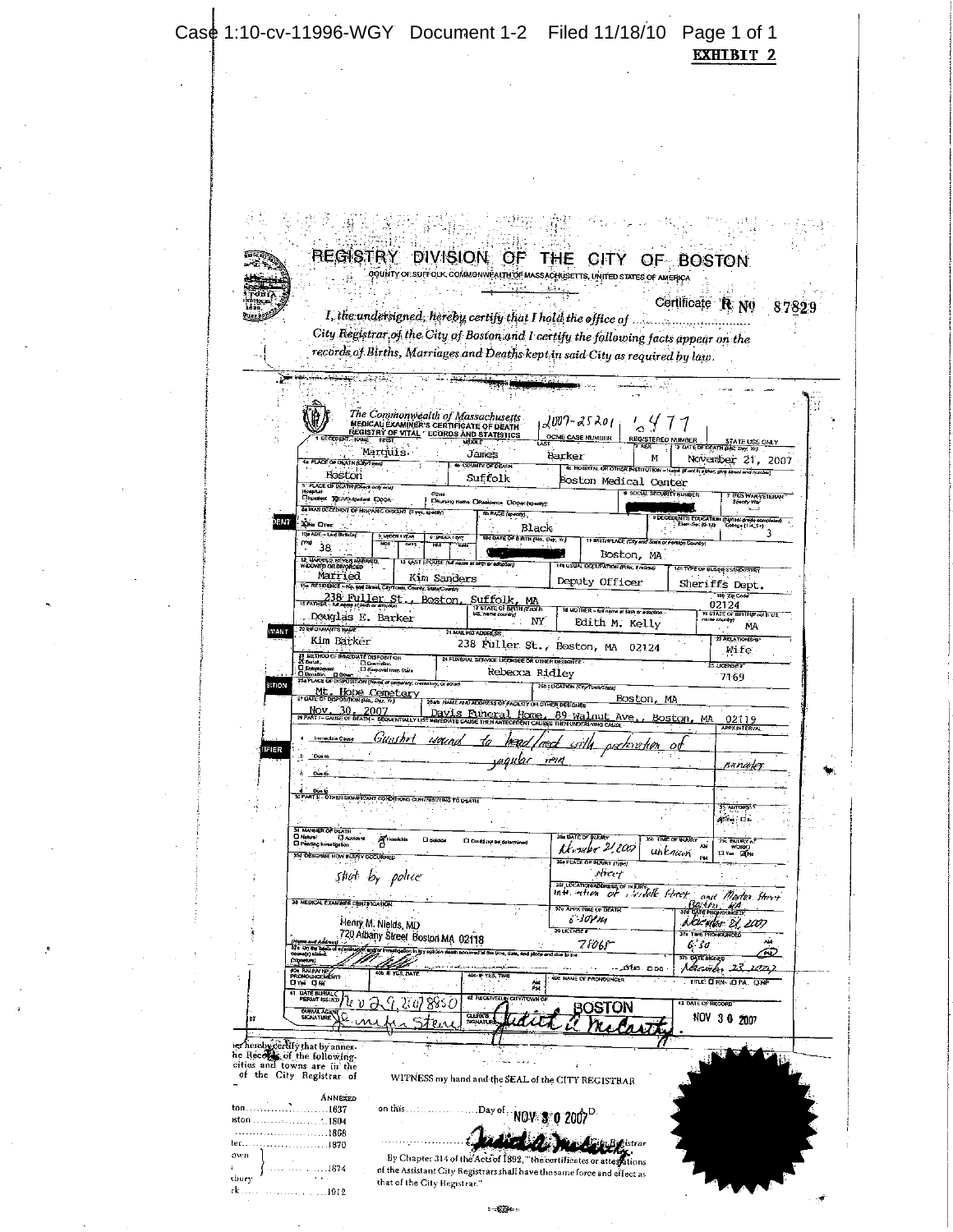**EXHIBIT 3** 

McKenzie & Associates. P.C.

April 28, 2008

Honorable Thomas M. Menino One City Hall Square **Boston City Hall** Boston, MA, 02201

#### Notice of Massachusetts Tort Claim Pursuant to G.L. c. 258, § 4 on  $Re$ **Behalf of Estate of Marquis James Barker**

Dear Mayor Menino:

This office represents Kim Sanders Barker, Administratrix, of the Estate of Marquis James Barker, whose address is 238 Fuller Street, Dorchester, MA.

On November 21, 2007, at approximately 6:00 p.m., the late Mr. Marquis James Barker was shot dead by the Boston Police Department. Upon information and belief, Mr. Barker was shot at by various members of the Boston Police Department, without warning, while in a Boston Police cruiser. Upon further information and belief, he was neither armed nor constituted any sort of threat to the dozens of officers which had surrounded him, nor the general public, at the time of his untimely death.

As a proximate result of the city's negligence, the decedent endured great physical and emotional pain and suffering. His wife and children continue to endure pain and suffering as a result of this needless loss.

This notice is being given pursuant to G.L. c. 258, § 4.

On said date and time at said place, police department personnel were negligent in failing to correctly access the minimal risk which Mr. Barker's activities may have posed, and in responding to the incident with excessive force. As a consequence, I am making a formal demand of Fifteen Million dollars (\$15,000,000).

Please respond to this demand at your earliest convenience.

If a response has not been received within six  $(6)$  months from the date of this occurrence, I will file the appropriate civil complaint on behalf of my client.

Thank you for your attention to this matter.

Very truly yours,

 $\mathbb{Z} \mathbb{Z}$  ( )  $\mathbb{Z}_1$  Denzil DeMcKenzie

DDM/mar Ms. Sanders Barker  $cc$ :

> 44 School Street, Suite 1100 Boston, MA 02108-4201 Tel. 617-723-0400 • Fax 617-723-7234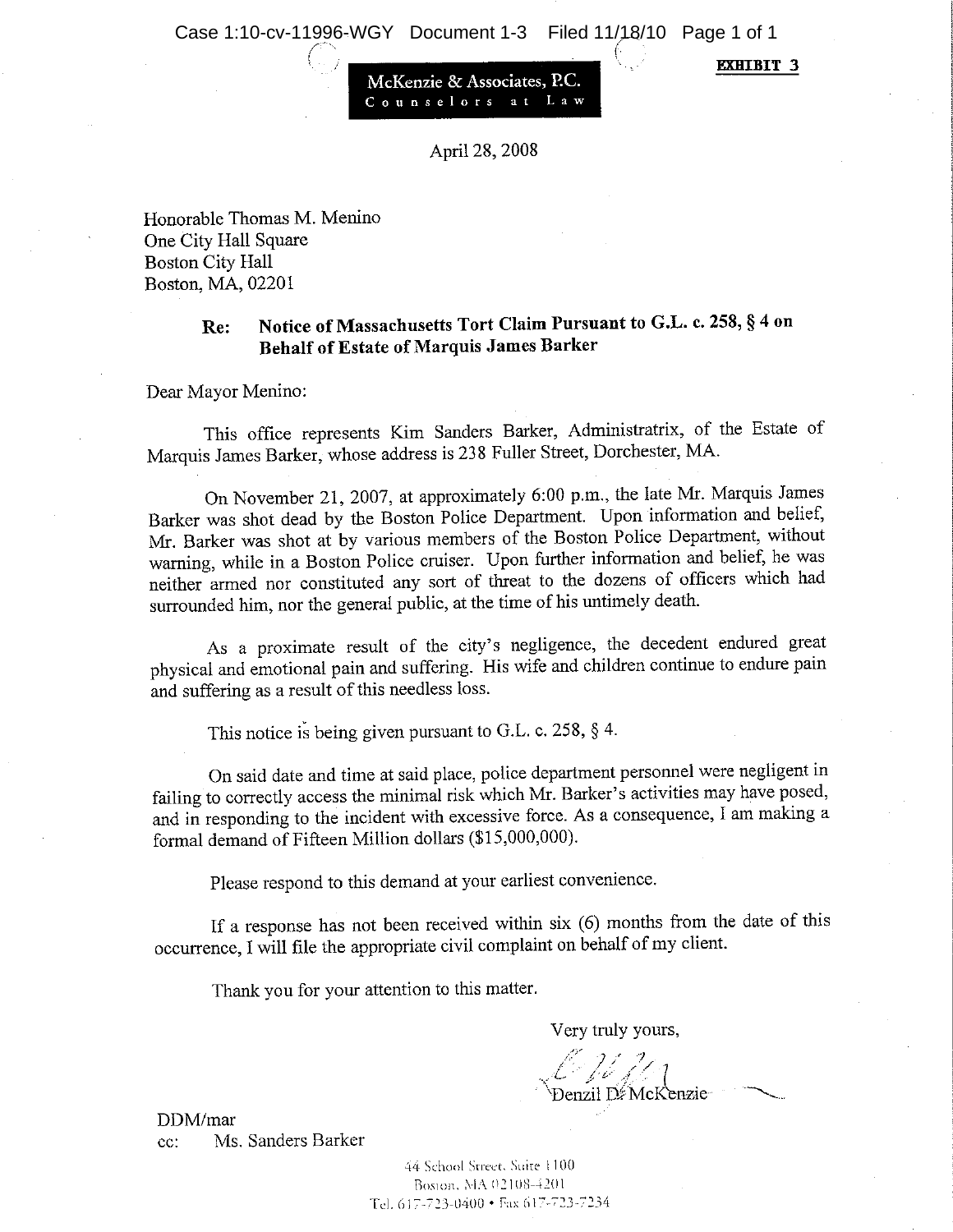**EXHIBIT 4** 

McKenzie & Associates, P.C. Counselors at Law

June 2, 2008

Honorable Thomas M. Menino One City Hall Square **Boston City Hall** Boston, MA, 02201

#### Notice of Massachusetts Tort Claim Pursuant to G.L. c. 258, § 4 on Re: **Behalf of Estate of Marquis James Barker**

Dear Mayor Menino:

- This office represents Kim Sanders Barker, Administratrix, of the Estate of Marquis James Barker, whose address is 238 Fuller Street, Dorchester, MA.

On November 21, 2007, at approximately 6:00 p.m., the late Mr. Marquis James Barker was shot dead by the Boston Police Department. Upon information and belief, Mr. Barker was shot at by various members of the Boston Police Department, without warning, while in a Boston Police cruiser. Upon further information and belief, he was neither armed nor constituted any sort of threat to the dozens of officers which had surrounded him, nor the general public, at the time of his untimely death.

As a proximate result of the city's negligence, the decedent endured great physical and emotional pain and suffering. His wife and children continue to endure pain and suffering as a result of this needless loss.

This notice is being given pursuant to G.L. c. 258,  $\S$  4.

On said date and time at said place, police department personnel were negligent in failing to correctly access the minimal risk which Mr. Barker's activities may have posed, and in responding to the incident with excessive force. As a consequence, I am making a formal demand of Fifteen Million dollars (\$100,000,000).

Please respond to this demand at your earliest convenience.

If a response has not been received within  $six(6)$  months from the date of this occurrence, I will file the appropriate civil complaint on behalf of my client.

Thank you for your attention to this matter.

Very truly yours, Denzil D. McKenzie

DDM/mar Ms. Sanders Barker  $cc$ :

> 44 School Street, Suite 1100 Boston, MA 02108-4201 Tel. 617-723-0400 · Fax 617-723-7234